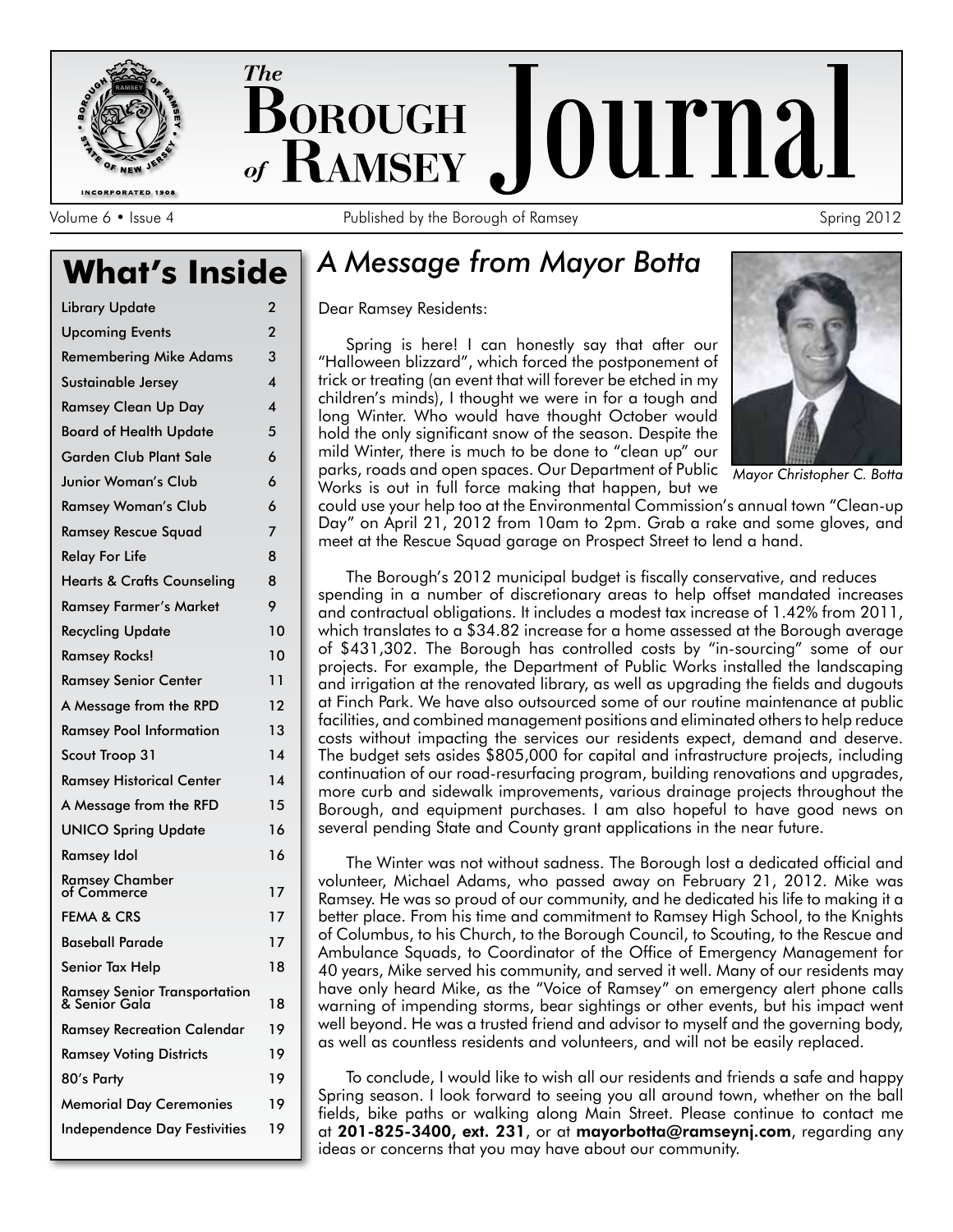#### **Upcoming Events**

|                    | 9                                                                |
|--------------------|------------------------------------------------------------------|
| <b>April 7</b>     | Easter Bunny at Fire House                                       |
| <b>April 8</b>     | Easter                                                           |
| April 8-14         | National Library Week                                            |
| April 14           | Adult Soccer Begins                                              |
| April 15           | Men's & Women's Softball Begins                                  |
| <b>April 17</b>    | School Board/Budget<br>Vote 11am - 9pm                           |
| April 21           | Clean Up Day<br><b>Baseball Parade</b>                           |
| <b>April 22</b>    | Spring Fling Shopping<br><b>RWC Plant Sale</b>                   |
| <b>April 27-29</b> | Library Book Sale                                                |
| <b>April 29</b>    | Adorno Spring Fair                                               |
| <b>May 9-13</b>    | St. Paul's Carnival                                              |
| <b>May 11</b>      | Awesome 80's Party<br>RPEd Found Party - 7:30 RGCC               |
| <b>May 12</b>      | Garden Club Plant Sale<br>Shred-It Day 9-1                       |
| <b>May 13</b>      | Mother's Day                                                     |
| <b>May 14</b>      | <b>Chamber of Commerce Meeting</b>                               |
| <b>May 15</b>      | Borough's Clerk Office Open<br>Until 9pm to Register to Vote     |
| May 18             | Relay for Life                                                   |
| <b>May 19</b>      | Heirloom Tomato Sale<br>DARE Idol                                |
| <b>May 20</b>      | Meet the Author<br>Touch a Truck<br><b>Historical House Tour</b> |
| <b>May 26</b>      | Pool Opens                                                       |
| <b>May 28</b>      | Memorial Day                                                     |
| <b>May 31</b>      | Memorial Day Ceremony 9-11am                                     |
| June 5             | Primary Election 6am - 8pm                                       |
| June 10            | Farmers Market Begins/<br>Strawberry Festival                    |
| June 23            | Senior Gala                                                      |
| June 25            | Summer Camp Begins<br>Trip to Yankees vs. Indians                |
| June 28            | Summer Reading Kick-off                                          |
| July 4             | Independence Day                                                 |
| July 7             | Independence Day Events                                          |
| July 8             | Independence Day Events Rain Date                                |
| July 14            | <b>RFD Golf Invitational</b>                                     |
| July 30            | Golf Clinic Begins                                               |
| Sept 3             | Labor Day                                                        |
| Sept 8             | Ramsey Day                                                       |
| Sept 11            | 9/11 Ceremony                                                    |
| Sept 12            | Senior Picnic                                                    |
| Sept 15            | Ramsey Run                                                       |

# **Library Update**

When the crocuses popped open in late February you knew that Spring could not wait to arrive in Ramsey. At the Ramsey Free Public Library, we've not only planned for Spring, but Summer Reading Club too.

Starting with April, mark these library activities on your calendar. We'll celebrate National Library Week, April 8 – 14. This national event reminds all that public libraries have something for everyone, from books to media to downloadable resources for the latest digital devices. Check us out!

Save your very best used books to donate to the Friends book sale April 27-29. There is a preview for FORL members on Friday evening, 4/27, from 7 -9 p.m. Stop in to renew your membership before the sale. Hours for the general public are Saturday, 4/28 from 10-4 and Sunday, 4/29, from 12 -3. Donations will be accepted Monday, 4/23, through Thursday, 4/26, during regular library hours. Drive around to the back of the building where FORL sets up the sale in our program room. Please remember, no VHS tapes, encyclopedias or text books. We can accept only gently used books and media that you would wish to buy yourself. If you can help us out with the Book Sale, volunteers are always welcome, thanks. We start Children's Book Week with a special Saturday





morning event on May 5th. Keep an eye on the library web site for details: http://www.ramseylibrary.org.

On Sunday, May 20 at 2 p.m., the Friends of Ramsey Library presents Richard Muti and Charles Buckley in an authors' talk about their recently published true crime story, The Charmer. Copies of the book will be available at the program and proceeds will benefit FORL.

Regular story times and kids' book clubs continue through May, then we all take a breath as school ends and we count down the days until the library's summer events begin.

Here are the 2012 nationwide themes for public library Summer Reading Clubs. For children from birth through grade 5, the theme is "Dream Big, Read!" For Teens, grades 6-12, you will "Own the Night," and for Adults, "Between the Covers."

The Summer Reading Kick Off date is Thursday, June 28. Please check our web site beginning in early June for pre-registration dates and programming information. A sample of the fun to come: performers, craft workshops, story times, book clubs, reading incentives, and raffles for kids. Weekly "Teen Tuesdays" featuring food and games; book clubs, reading prizes, and raffles. And for adults, reading for raffle tickets, Book Bingo and more. Programs continue through 8/9.

This is just a hint of the fun to be found at the Ramsey Free Public Library in the next few months. Details about all of our plans will be available on the library web site: http://www.ramseylibrary.org. You can always reach us by phone: 201-327-1445 or email: bloom@bccls.org. We'll see you at the library!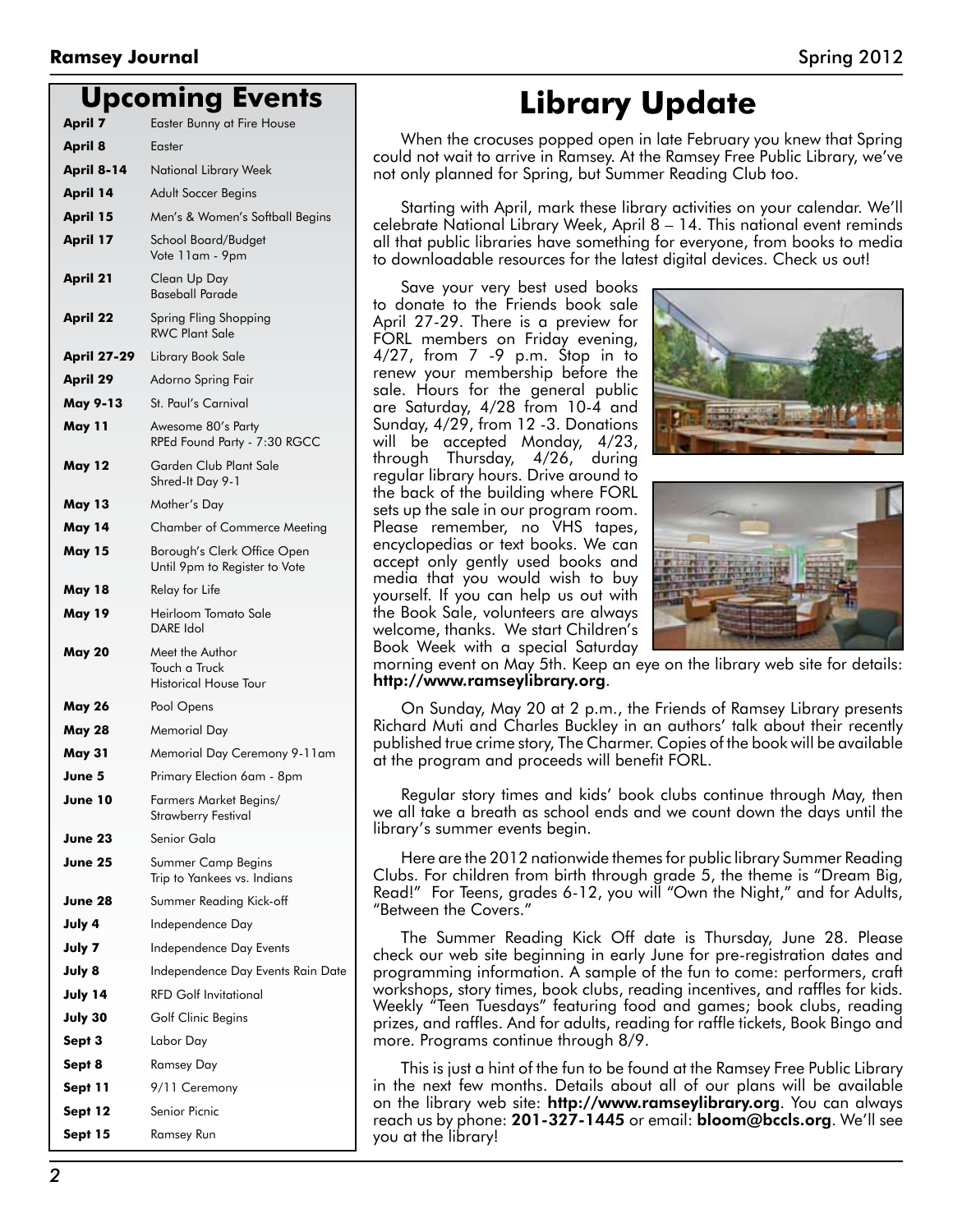# **Mike Adams - Farewell to a Friend**

*by Ken Tyburczy, Coucilman*

The Borough of Ramsey has lost its quintessential volunteer and I, like most, have lost my friend, Mike Adams. He served as a leader in every organization that he was involved in. Whether recruiting for the Rescue Squad or Ambulance Corps, organizing Boy Scout Events, or most notably serving as the OEM Coordinator, a former member of the Borough Council and as Grand Knight for the Knights of Columbus, Mike was always chosen to lead by the membership and his peers.

Wherever Mike was involved, the organization was changed for the better, recruitment was improved and enrollment flourished. People may not have always agreed with his approach, but they cannot argue that the work performed was not only for the organization's benefit, but for the benefit of Ramsey as a whole.

All of us will miss his good nature and unique sense of humor. I will miss our frequent conversations and lunches. Whenever the 420 OEM car rolls through town or our emergency service personnel are at work, I will be reminded of fond memories of a dear friend. God bless you Mike Adams.



If you are looking to "Be Like Mike," then please contact Borough Hall or one of the many organizations throughout Ramsey. It is a great way to meet new people, make new friends, and help improve the wonderful community we live in. New members are always encouraged and welcome.

## **Remembering Mike Adams**

*By Glen Karpovich, Deputy Coordinator Ramsey Office of Emergency Management*

In February, Ramsey lost a friend and the longtime coordinator of the Ramsey Office of Emergency Management, Michael F. Adams. I first met Mike while a student at Ramsey High School during the early 1970's. Mike was a Guidance Counselor and while I was not one of his students, I would stop in and talk with him about joining the Ramsey Rescue Squad, which I did and about becoming a police officer, which I also did.

While a Guidance Counselor, Mike was also an active member of the Ramsey Ambulance Corps. Years earlier Mike had joined the Ramsey Rescue Squad. He was an active member of the ambulance corps for many years, and held many positions. In 2007, the Corps new ambulance was dedicated to Mike. This ambulance was used in his funeral, transporting him from his funeral Mass at St. Paul Church to Maryrest Cemetery.

At the time of his death, Mike was the President of the Ramsey Rescue Squad, a position he had held for several years. He was a Life member of both the Ramsey Ambulance Corps and Ramsey Rescue Squad. Mike was also very active with Boy Scouts, being an Eagle Scout himself and past Grand Knight of the Knights of Columbus.

Mike may have been best known for his work as the Coordinator of the Ramsey Office of Emergency Management for over 40 years. Mike lead one of the best local Offices of Emergency Management in NJ, being recognized on a regular basis by both the Bergen County and NJ Offices of Emergency Management. He was held in such high regard by both organizations that the highest-ranking members of both organizations attended his wake, and for his funeral the New Jersey State Police/OEM sent a detail of State Police cars to escort Mike's funeral procession, something we all said he would have loved. I had the honor of working with Mike in OEM for over 20 years, the last 16 as one of his Deputy Coordinators.

In 2008, Mike was honored by President George W. Bush at the White House for his volunteerism work, one of the many awards he received over his long career of public service to others. Yes, Mike, you are and will continue to be missed.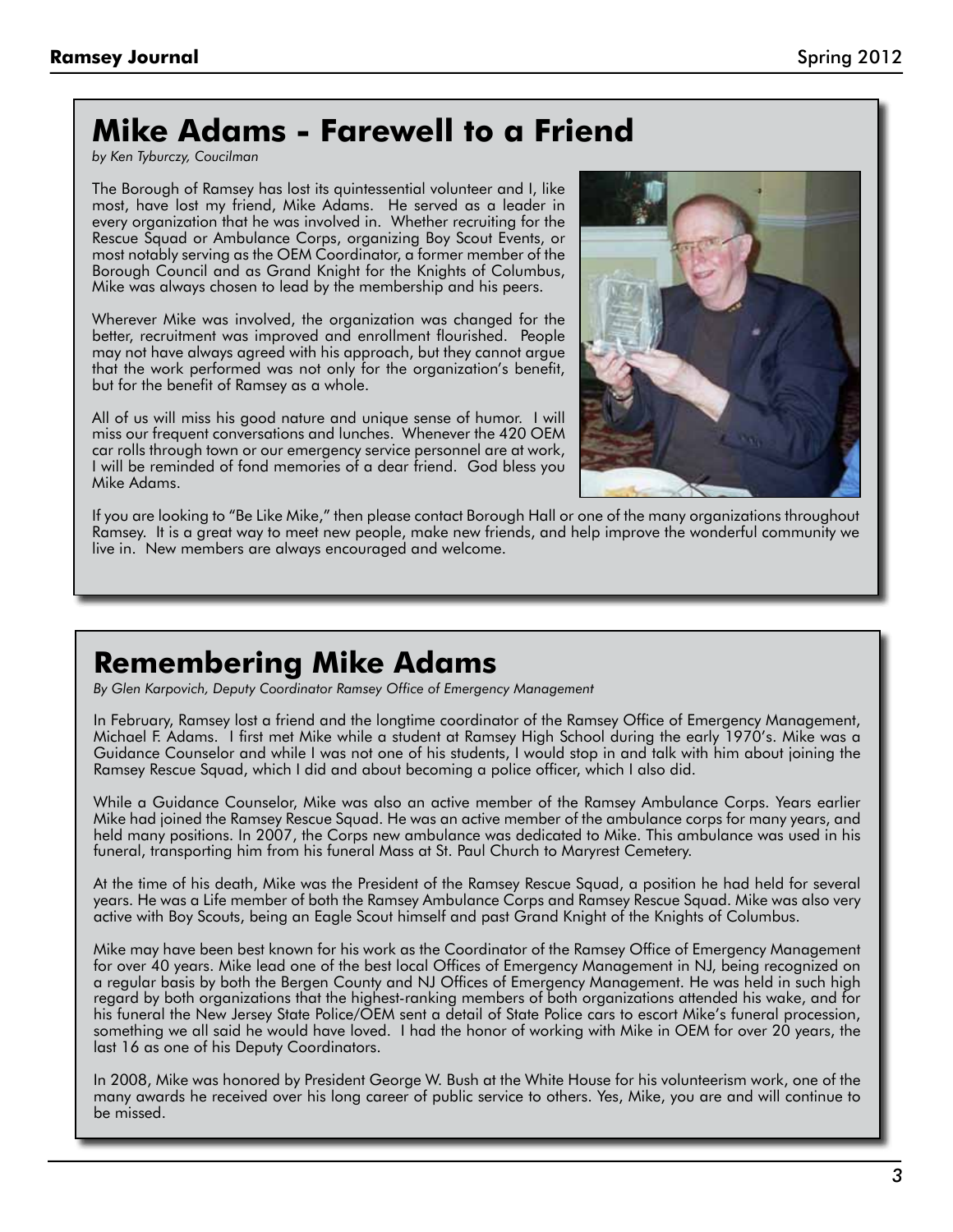# **Environmental/Sustainable Jersey Update**

The Ramsey Green Team and Environmental Commission are pleased to announce that our community has achieved the bronze Sustainable Jersey certification. Ramsey is now a part of an elite group of municipalities, one of only 108 in the state, that have achieved the prestigious Sustainable Jersey certification. Municipalities that earn the certification are considered by their peers, by state government and by the experts and civic organizations in NJ to be among the leading municipalities in the state actively working to improve their environment. This certification is good for three years.

To become certified at the bronze level, Ramsey submitted documentation to show it had completed the required actions across 6 categories, meeting a minimum of 150 action points. In addition, for our two required priority actions, Ramsey chose to complete energy audits for our municipal buildings and conduct a natural resource inventory.



Ramsey was recognized for its efforts in: forming a Green team; conducting Community Outreach and Education; completing Energy Audits; building a healthy community through our many programs and activities; having a Farmers Market, an Environmental Commission, a Tree Protection Ordinance and an excellent recycling depot; completing a Natural Resource Inventory; completing a Community Forestry Plan and Canopy Goal, and for conducting regular Shred It days.

It took the efforts of many, many volunteers from our community to make certification possible. The next time you buy produce from the farmer's market, reap the benefits of the annual spring clean-up, breathe easily because of noidling in the school pick-up lines, enjoy the beautiful trees in our neighborhoods, utilize the responsible disposition of recyclables, or participate in our town's many recreation programs and events, look for the people that worked to make these programs happen. Please give them a thank you. Ramsey is a better place to live, to work and to play because of their efforts.

Green Team members Angela Strollo, Mike Morris, Harry Smith, Steve Tesoriero, Karen Dey and Chairman Alison Clarke congratulate Ramsey on achieving Sustainable Jersey certification.

To get involved with Ramsey's Green Team and sustainability initiatives, contact the Green Team at mbendian@ramseynj.com. To participate in Sustainable Jersey free workshops and events held across the state, visit www.SustainableJersey.com.

## **Spring Into Action & Get Involved with Ramsey Clean Up Day!**

The Ramsey Environmental Commission, with the support of the governing body, Ramsey Rescue, and the Bergen County Dept. of Health Services, Clean Communities Program, will be hosting its annual clean up day on Saturday, April 21, 2012 from 10 am to 2 pm. Rain Date is Sunday, April 22, 2012. Come join us to celebrate Earth Day 2012. We will be cleaning up garbage and debris that has accumulated over the winter months at several locations throughout Ramsey. Individuals, families, and groups are all welcome! Just come by Ramsey Rescue Garage on Prospect Street to sign up and get your work gloves and equipment. While you're there, enjoy some breakfast, courtesy of our Junior Woman's Club and ShopRite. We will also be giving out our green T-Shirts, sponsored by Councilman Harry Weber, Renewable Resource Systems of Ho-Ho-Kus, NJ, and North East Printing and Promotions. It's a great opportunity to get involved, so come and join us. For more information, contact Angela Strollo, Vice-Chairperson, Ramsey Environmental Commission at astrollo2@verizon.net.



Everybody is welcome at clean up day.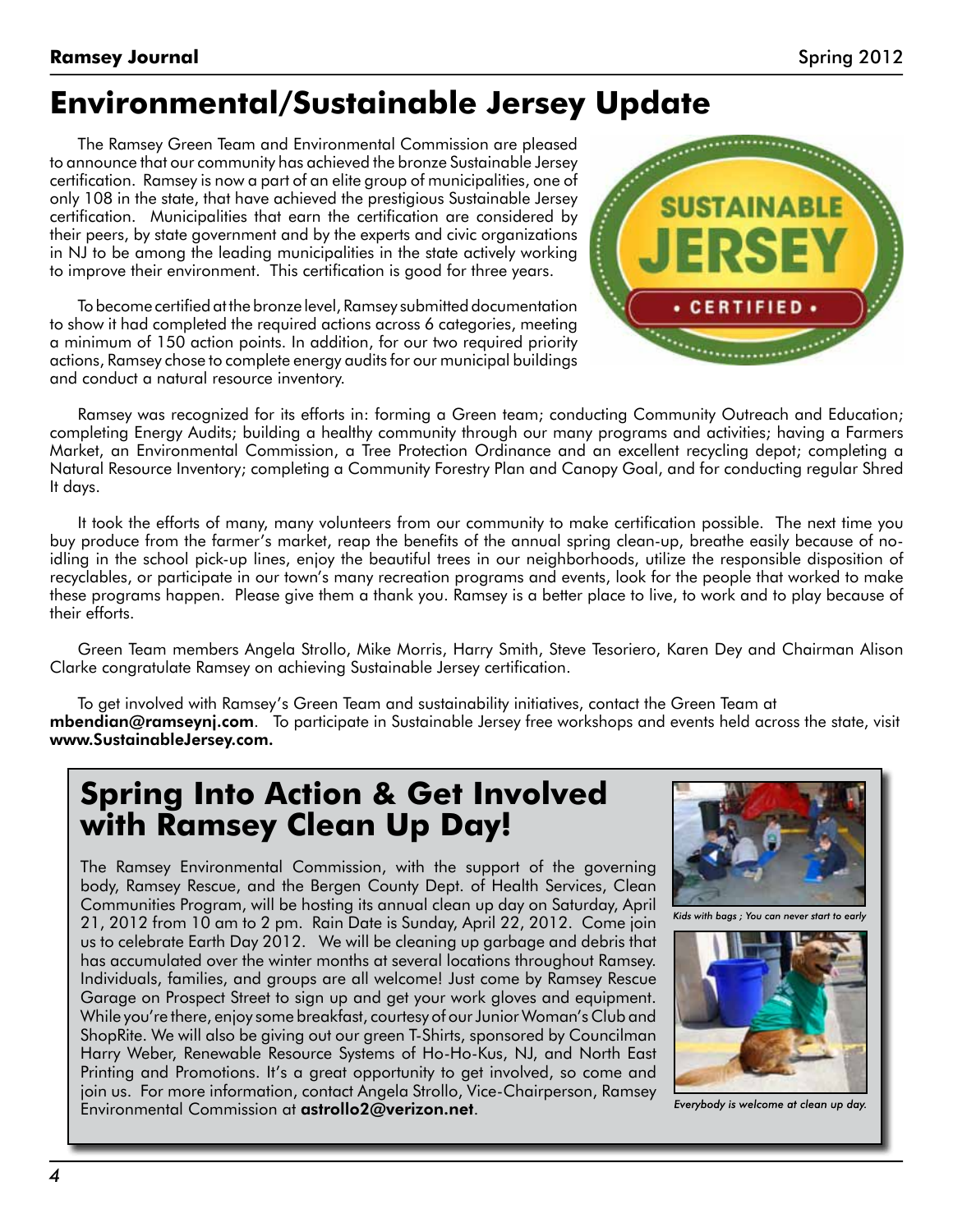## **Board of Health Update**



#### BEWARE THE BUGS

Health officials are predicting a buggier than usual spring and summer due to our mild past winter. They caution that the warmer start to Spring means that annoying insects will become active sooner and that we need to be ready – as insects are not only annoying, but can cause serious illness.

We love warm weather, and so do ticks, mosquitoes and fleas. Mosquitoes can transmit West Nile Virus, Ticks can transmit Lyme disease and other serious infections, and fleas can transmit a form of the Plague.

The New Jersey Department of Health offers advice on how to reduce the risk of West Nile Virus due to the bite of an infected mosquito:

- • Wear long pants and long-sleeved shirts when outdoors, particularly at dawn and dusk
- Make sure screens on windows and doors are in good condition
- • Use mosquito repellent when outdoors; use according to label and less than 10% DEET for children
- • Eliminate standing water, old tires, cans and blocked gutters from your property
- Maintain swimming pools and empty or cover pools when not in use
- Change water in bird baths at least twice a week
- Report mosquito concerns to your local mosquito control agency  $\omega$  (201) 634-2880.

The CDC (Center for Disease Control) also shares this information on preventing bug borne illnesses:

- Use appropriate insect and tick repellent apply properly
- Mosquito biting hours are between dusk and dawn
- • Ticks are out at all times
- • Ticks are sometimes so small that they can be difficult to see
- Avoid tick infested areas leaf litter, high grasses, wooded areas
- • Clothing can be treated with the repellent permethrin or clothing can be purchased pre-treated
- • After coming indoors, shower as soon as possible and check body for ticks (this includes children)

If you find an attached tick, don't panic. Ticks are easy to remove with a pair of fine tipped tweezers. Contact your healthcare provider if you develop a rash, fever, body aches or fatigue in the 1 – 3 weeks following a bite.

Protecting you or your pet from a form of the plague involves being prudent in handling flea infected animals and environments. Do not allow pets to roam outside freely. Do not touch sick or dead animals – call the local health department. Ramsey's Health Department can be reached at (201) 825-3400, ext. 6. Eliminate sources of food and nesting places for rodents around homes or other buildings.

The return of warmer weather brings the opportunity for freedom, relaxation, exploration and being closer to nature. While you are relaxing in your back yard, turning up your garden, hitting the pool, or exploring the great outdoors, being prudent in protecting against these pesky insects can make for an even better summer!

#### http://www.state.nj.us/health/ http://www.cdc.gov/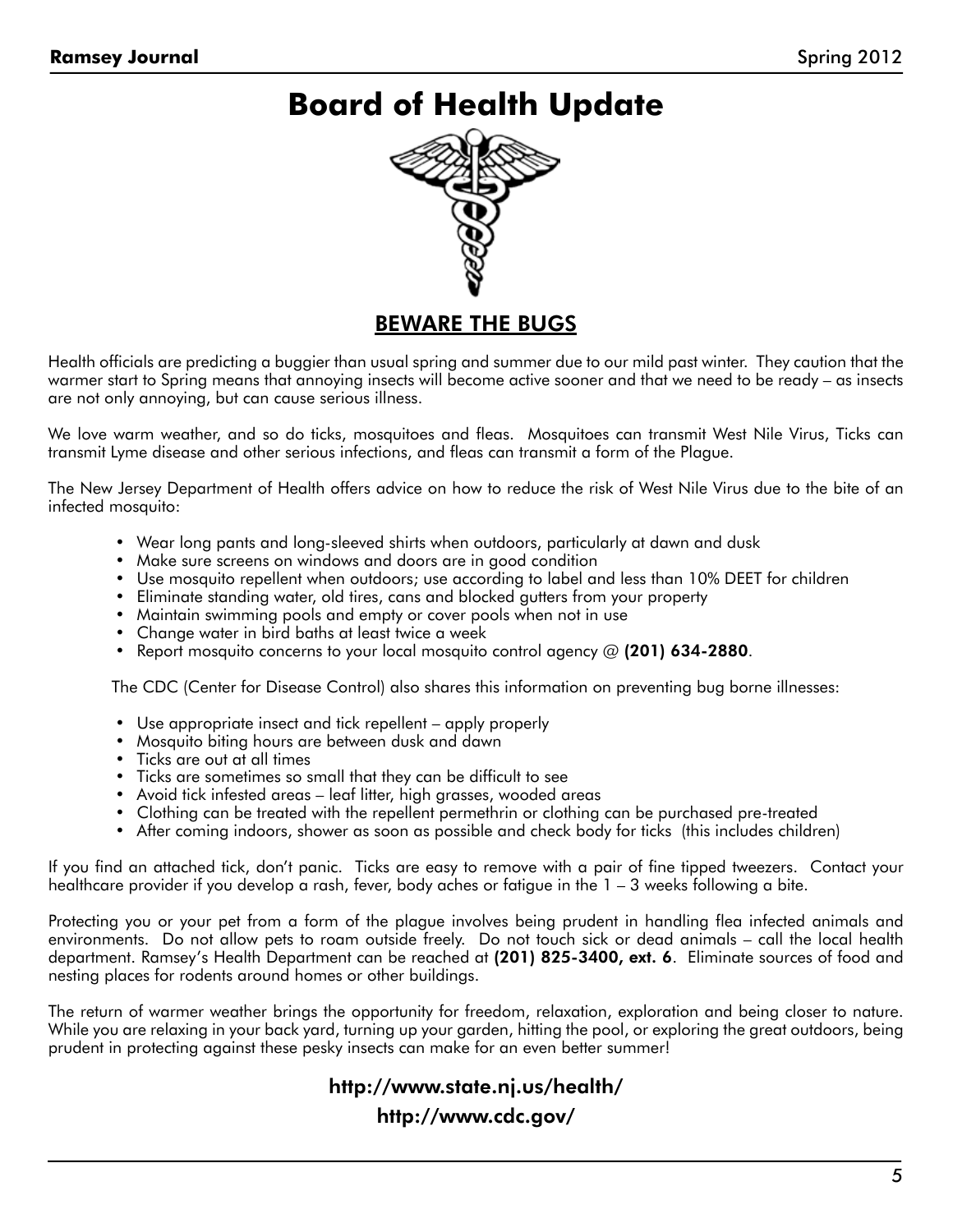## **Ramsey Woman's Club Plans Spring Fling & Heirloom Tomato & Plant Sale**

The Woman's Club of Ramsey will sponsor "The Spring Fling" shopping event on April 22nd from 1pm to 5pm at the Masonic Lodge, corner of Franklin Turnpike & Lake Street. Vendors & craft exhibits will be featured. Proceeds will go toward the club's charitable organizations. Admission is free & refreshments will be served.



*Woman's Club of Ramsey officers are Judy Cusick, president, left; Jade Gunvar, vice president; Lori deVinck & Marge Detweiler, co-treasurers; Ginny Naugler, secretary; Paula Bartow, federation secretary, & Dorothy Emmerich, Ramapo District vice president, the installing officer. Photo by Jane Vilmar.*

The 10th annual Heirloom Tomato & Veggie Plant Sale will be held on May 19th from 10am to 4pm. Look for the red & white tents in the parking lot of the Masonic Lodge. A variety of vegetable & herb plants will be available from the Catalpa Ridge Farm, all jersey grown.

The club meets the fourth Tuesday of the month at 7 p.m. in the lodge. New members are welcome.





*2012 Marks the 100th Year of Girl Scouting. Ramsey Girl Scout Troops 502 and 1269 Decorated the Ramsey Library Windows with Vintage Girl Scout Memorabilia. Go Girl Scouts!*

# **Junior Woman's Club**

The Junior Woman's Club of Ramsey recently hosted their first Art Auction at the Ramsey Golf & Country Club on March 3, 2012. The successful event raised over \$10,000. Proceeds will benefit Ramsey Civic and Community Organizations.

The Juniors will be participating for a 5th year in the annual Relay for Life sponsored by the American Cancer Society. Last year our team raised over \$12,000 dollars, the 3rd largest team donation in Ramsey. Please join us again in our efforts to make our world CANCER FREE. Participation can involve purchasing a luminary for a loved one, making a donation to our team, and/or coming out to the event and cheer with us.

The Junior Woman's Club of Ramsey welcomes new members. For more club information please visit us at www.ramseyjuniors.com. "With hearts and hands we serve".



The Junior Woman's Club Team at the 2011 Relay for Life

#### **Shop for Mother's Day at the Garden Club's Annual Plant Sale**

 The Ramsey Area Garden Club Plant Sale will be Saturday May 12th at The Ramsey Main Street Train Station from 9 AM to 3 PM. There will be hanging flower baskets, perennials from members own gardens, along with nursery grown perennials and annuals, all at great prices. (Proceeds are used to fund scholarships given to local students pursuing higher education in horticulture or environmental studies.)



 Membership is open to all area residents from the novice to the experienced gardener. Our monthly meetings feature interesting speakers and the public is welcome to attend. On April 10th Bruce Crawford, Director of Rutgers University Gardens will be speaking on "Landscape and Garden Design Basics". Celeste Stapleton will present "Fauna in the Floral – Deterring Critters in Your Garden" on May 8th. Meetings are held the second Tuesday of the month (September – June) at the Lutheran Church of the Redeemer, 55 Wyckoff Avenue at 6:45 PM. Please contact June Stuck 201-825-7935 for more information.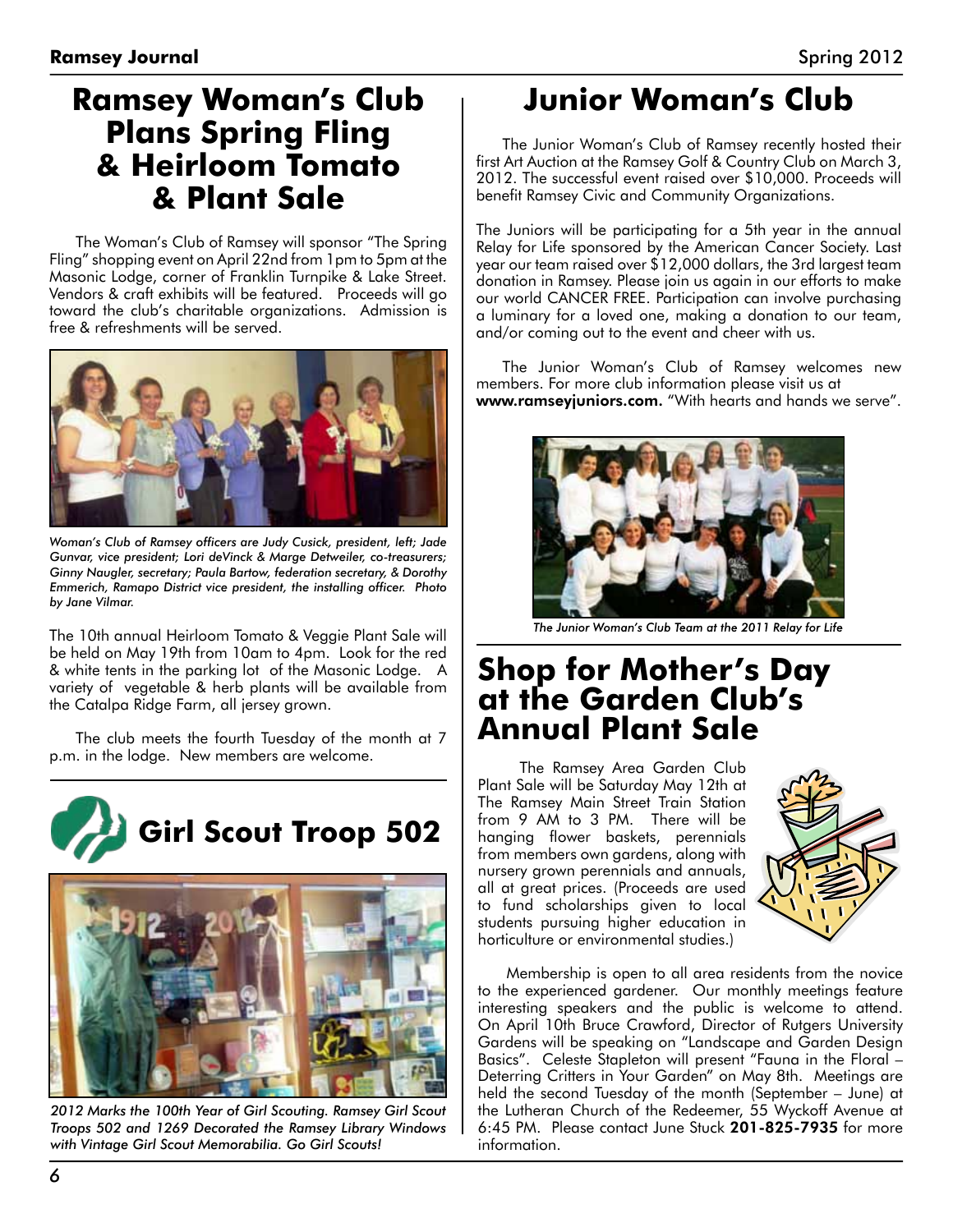*7*

**Ramsey Journal** Spring 2012

# **A Message from the Ramsey Rescue Squad**

As we bid farewell to one of the mildest winters on record, we wanted to take this opportunity to catch up with the residents of Ramsey that we have so proudly served for more than fifty years.

Over the past six months, Ramsey experienced two storms that pushed our squad to the limit. When Hurricane Irene hit our town in August of 2011, the Ramsey Rescue Squad (RRS) was called into service. The squad responded to 105 calls in just over forty hours, with the majority of the calls related to downed power lines, pump outs, and street flooding

conditions. The winter storm of 2012 will be remembered not for the amount of snow that fell, but for when it fell. The October snowstorm that hit Ramsey and surrounding towns was devastating to many residents of our community. Some households lost power for up to a week as an unprecedented number of trees and limbs came down, pulling down power lines, and in some cases, causing severe damage to many homes. We answered 83 calls with sixteen rescue personnel working around the clock to help residents in desperate need of assistance.

Aside from these large storms and other service calls that we handle, The Ramsey Rescue Squad is also a fully functioning Technical Rescue Squad. A few of our primary response roles are vehicle extrication, search and rescue, water/ice rescue, hazardous materials technical decontamination, trench rescue and confined space rescue. In order to ensure proficiency in these many highly technical areas, we drill for two hours one night a week as a squad. In addition our members attend numerous outside training classes on nights and weekends. Also, through government grants we have even sent members in the past to anti-terrorism and Hazardous Materials awareness classes as far away as Texas.

The heavy rescue field is a constantly evolving one and we have worked very hard over the years to ensure that we meet the challenges every day. This would not be possible without working hand in hand with other departments, both in town and outside. In order to control costs without sacrificing performance we historically have teamed up with other departments to share knowledge and in some cases services. An example of this is complex Hazardous Materials incidents, where we have teamed up with Mahwah Hazmat. Mahwah Hazmat provides the manpower and equipment to take care of the incident, and Ramsey Rescue provides the manpower and equipment to perform the decontamination. This allows each town to share the cost of this vital and required service. Just last month we drilled with Mahwah Hazmat and Fair Lawn Rescue, and in January we responded to Oakland with Mahwah hazmat for a Hazardous Materials situation. Another example of our shared services is technical rescues such as Trench Rescue and Confined Space Rescue. Ramsey Rescue teamed up with the other Rescue Companies (Saddle River Valley Rescue, Mahwah Rescue and Fair Lawn Rescue) in the Northwest Bergen mutual aid system to share the large expense, manpower and expertise required to deal with these rare, yet life threatening emergency situations.

Another challenge we face is the constantly evolving automotive industry. Every day vehicle manufacturers are working to make their vehicles lighter, stronger and safer for the passengers. While this is a great thing, these new car technologies pose great risk and complication to the rescuers during a crash. Last year, by working together with Ramsey Ambulance and Mercedes Benz we received 3 – 2011 Mercedes SUVs to drill on and cut up! Together with the Ambulance Corps we setup these vehicles during one of our drills in a real life scenario. We placed approximately 10 victims in the three cars, staged them in an accident scene, and ran through the entire evolution as if it was a three car accident on the highway. This drill allowed us to analyze our own strengths and weaknesses so we can better serve residents in their time of need.

In addition to the Mercedes donation, we also worked with Saddle River Bus Tours and received a bus donated that we performed a similar drill on in conjunction with the Ramsey Fire Department, Mahwah Rescue, Ramsey Ambulance Corps, and multiple other area ambulance corps. Using this resource we practiced for both a complicated vehicle accident and a mass casualty incident.

The RRS is fully aware that we would not be able to serve our community without the support we have enjoyed from our town. The donations of local residents and businesses make it possible for our members to attend the many hours of training and drills, and to secure the equipment necessary to respond to emergencies as they arise.

In addition to our operational capacities, our members take great pride in our efforts that help support community functions. Most Ramsey residents have seen us out and assisting the community at many events throughout the year. You will always see our trucks there, continually ensuring the safety of our residents. Some of the events you will see us at in 2012 include:

- • Earth Clean up on April 21st
- • St. Paul's Carnival (May 9th May 13th)
- Adorno Father's Spring Fair (May)
- Junior Women's Club Touch-A-Truck-May 20th

We are always looking for new members, if you want to join, please come see us at our building any Thursday night. The first Thursday of the month is our monthly meeting starting at 8pm; any other Thursday night is a drill night at 7:30. Feel free to come, watch and meet our dedicated members. You can also email **membership@ramseyrescue.com** or call us at **201-327-2772**. We are also on Facebook as Ramsey Rescue Squad and you can follow us on twitter at RamseyRescueSqd. Continued on Page 9



*Ramsey Rescue Squad and Ramsey Ambulance Corps members working to extricate patients* 

*during the Mercedes drill.*

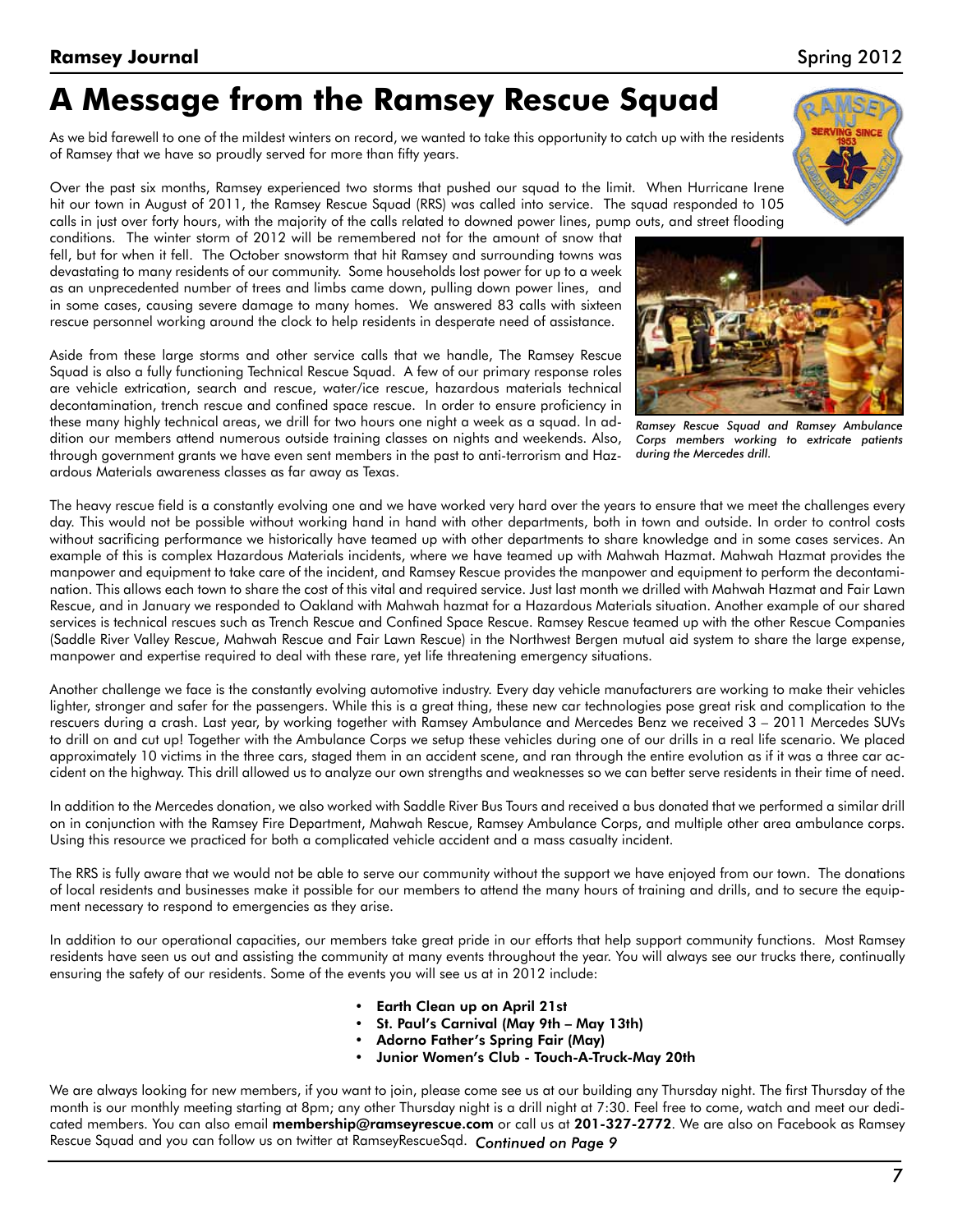## **Relay For Life**

Four years ago, Ramsey High School Principal Richard Lio brought the American Cancer Society's Relay For Life to Ramsey. An overwhelming success, we invited the community to come together once again in the fight against cancer. The 5th Annual Relay for Life, hosted by Ramsey High School, will be Lasso a Cure for the American Cancer Society. Over the past four years the Ramsey Community has raised over \$670,000.00 and the goal this year is \$200,000.00.

Once again the sponsors expect a large turnout of participants. In recent years over 1,000 people, young and old, have walked the track throughout the night to Celebrate, Remember and Fight Back. The evening begins by recognizing survivors and caregivers who take the first lap. At 10 PM the Luminary Ceremony takes place. The entire track and back field is in darkness, except for the Luminary bags that ring the track and the word HOPE spelled out in candles on the visiting bleachers.

Two Cancer survivors are asked to speak and share their experiences. This is followed by the lap of silence, honoring those who have succumbed to the disease. Throughout



the night and wee hours of the morning a representative from each team walks the track until they are relieved by a team member. The American Cancer Society encourages anyone wishing to honor cancer survivors and caregivers, or pay tribute to those who have lost their battle with cancer, to attend the *Relay for Life* on May 18th and 19th.



**The 9/11 Memorial is nearly complete. Details for the opening TBA and will be posted at www.ramseynj.com.**

## **Hearts & Crafts Grief Counseling Celebrates the 15th Anniversary of Camp Grief Busters!**

Hearts & Crafts Grief Counseling celebrates the 15th Anniversary of Camp Grief Busters!

Every year for the past 14 years, Hearts & Crafts Grief Counseling has hosted a camp for bereaved families called "Camp Grief Busters" that many campers have called "a life-changing experience". This year's 15th anniversary camp will be held on June 2nd and 3rd at the Stony Point Retreat Center in Stony Point, NY. Hearts & Crafts, a nonprofit organization, invites parents and their children who have experienced a loss to join them for a fun and healing weekend that includes games, a candlelight memorial, a double barrel slip n' slide, an 18 booth carnival, and much more. The adults can also enjoy wine and cheese and massages in the meditation center, as well as the support of other adults who have experienced a loss. For more information about attending camp or to sponsor a family who would like to attend camp, please call Laura Hudson or Terry DeBrule directly at 201-818-9399 or email them at info@heartsandcraftscounseling.org



*Erin and Ryan became lifelong friends at Camp Grief Busters.*

Private and group counseling is available all year round at Hearts & Crafts at the carriage house at 60 E. Main Street in Ramsey. For more information or to make a tax deductible donation visit www.heartsandcraftscounseling.org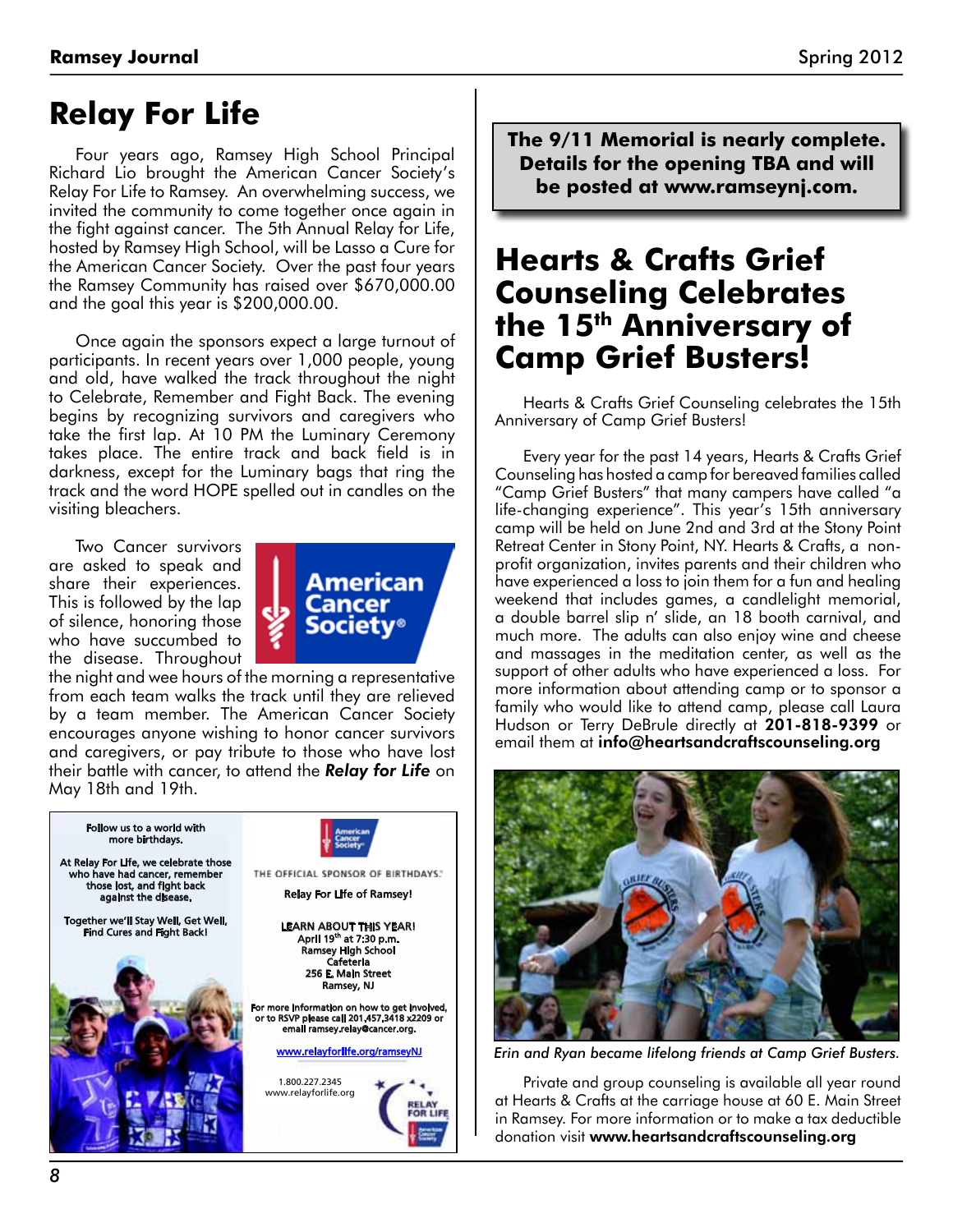# **The Ramsey Farmers Market Proudly Announces**

**Its Third Season!** *by Nancy Boone*

This winter season our Ramsey Farmers' Market took a leap of faith when it ventured on to become Bergen County's first community based indoor farmers' market. Choosing the Eric Smith School cafeteria for a location and held every Sunday from December through March, over 20 vendors brought their seasonal produce and great artisan products for our community to continue to enjoy. Word spread rapidly and farmers' market followers appeared from so many surrounding towns, a few new farmers and vendors joined the market and our winter market became a wonderful success, thanks also to the efforts of a talented and dedicated farmers' market committee and support from Mayor Chris Botta, Borough Council members and our Council Liaison, Vanessa Jachzel.

Sponsored by the Ramsey Historical Association, the Ramsey Farmers' Market will begin its 3rd season outdoors at the Main Street train station on June 10th, kicking off with our traditional Strawberry Festival hosted by the Woman's Club of Ramsey. The market will continue outdoors every Sunday 9AM - 2PM through November 18th.

Planning is already well on the way for another season offering the freshest produce and products from local farms and vendors. The market has planned plenty of family fun, music, chef demos, artisan exhibits, children's crafts, and special events and hopes to serve as a resource for helping to make our town one committed to environmental sustainability and healthy living.

The outdoor market will continue its Pay it Forward program where visitors can bring non-perishable food items for donation to the Center for Food Action in Mahwah. Visit the market website **www.ramseyfarmersmarket.org** for schedule of events and list of vendors.



*Farmer Guy Jones, owner of BloomingHill Farm and former long time Ramsey resident, checks his organic produce at the indoor winter market as market goers choose from his seasonal produce.*



*Beekeeper and owner, Wayne Dewell, displays his honey and honey products at the winter market. Children especially love his colorful and delicious honey sticks*

# **Ramsey Rescue Squad Continued. . .**

#### Ramsey Rescue Safety Tips

With spring upon us, the RRS is gearing up for what is historically our busiest season. Spring storms bring heavy winds, rain and lightning. The RRS asks that you please read and following the tips below regarding safety around downed power lines (provided by Orange & Rockland):

- If you see a downed power line, consider it energized & dangerous.
- Maintain a distance of at least 50 feet from downed wires and anything they are in contact with
- Keep your children inside and your pets on a leash
- Don't drive over a downed power line. Even if they're not energized, the lines could get entangled in your vehicle, causing further damage.
- If a fallen wire is draped over a car, do not approach the car and make reckless rescue attempts. Remain a safe distance away, try to keep the occupant of the vehicle calm, and wait for emergency personnel to handle the situation.
- If you're in a situation where power lines are touching your car, do not get out of your car unless it's on fire. It's best to wait for an emergency response professional to help you. If you must get out of your car because of fire or another immediate life-threating situation, use extreme caution. Leap far and free of the vehicle, with no part of your body or clothing touching the vehicle and the ground at the same time. Then shuffle away from the car, keeping both feet close together to minimize the path of electric current and avoid electric shock.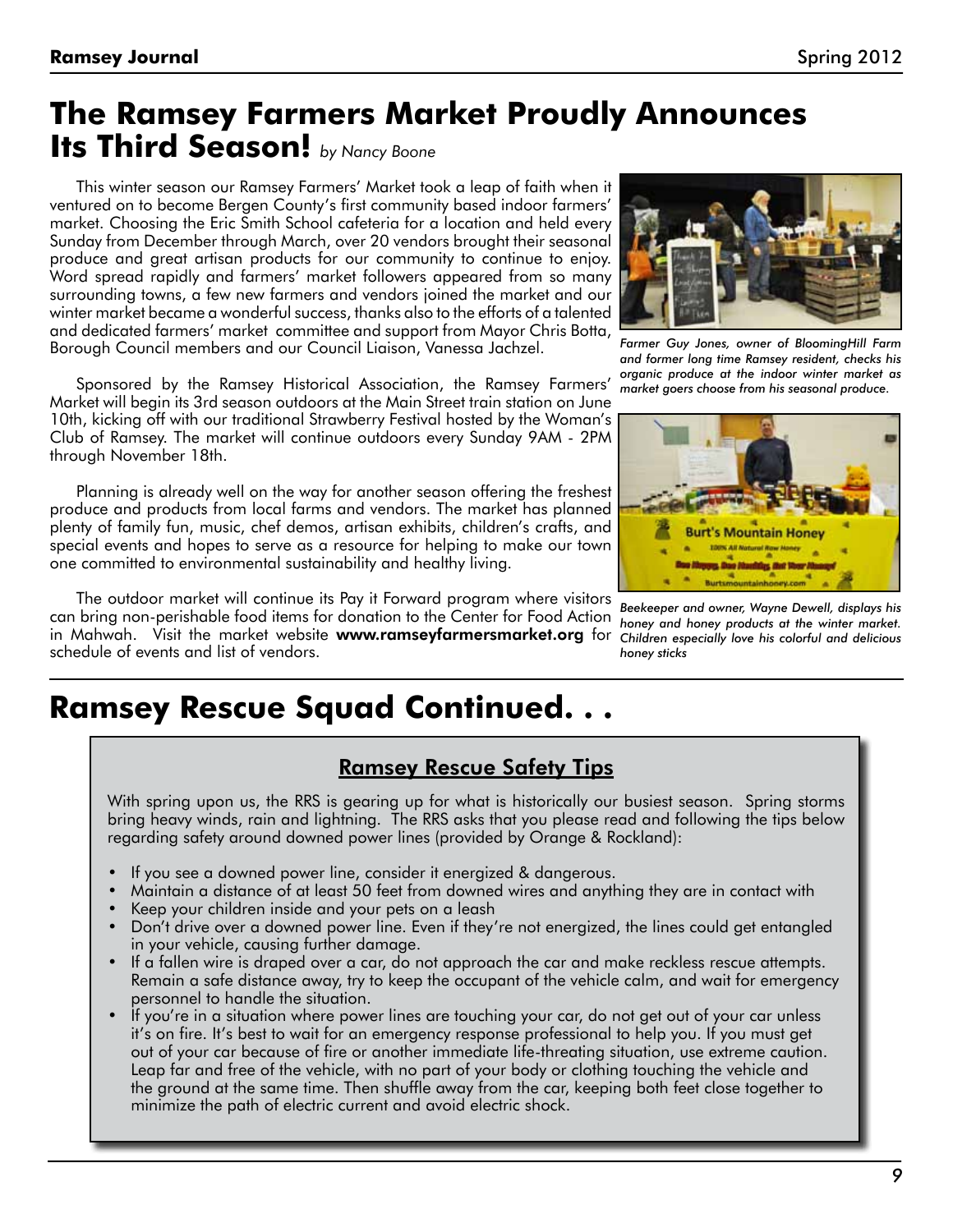## **Ramsey Recycling Updates & Events**

#### **SHRED-IT DAY -- Saturday, May 12th -- 9:00 AM – 1:00 PM**

Shred your old tax returns or any other papers you consider important. You can watch your papers being shredded. No need to remove staples, paper clips or rubber bands. 3 box limit NO exceptions Location – DPW – Southbound Train parking lot We Will Have TWO Shred-It Trucks for May 12th



NEW Super Electronics Waste Collection Days WE WILL Pickup Curb-side if you are a Senior (62 or older) OR You have one Electronics piece weighing 100 lbs. or more

#### **RESIDENTS**

Must call Borough Hall to ask for a pick-up by May 4th (201 825-3400 Ext. 0) Resident must put the electronics curbside Wednesday, May 9th - DPW will pick-up on Thursday – Friday (May 10-11)

ALL Residents are encouraged to bring their Electronics Waste to Super Electronic Day, Saturday, May 12th. Location – Southbound Parking Lot by DPW. Time 9AM – 1PM. Advanced Recovery, our electronics recycler will have trucks and manpower to unload your car. If you have any questions about Shred-It Day or Super Electronics Day call Borough Hall 201 825-3400, Ext. 229.

Spring will bring our new Recycling containers to Main Street. They will match the existing trash containers except the tops will be recycling blue and are for your cans & bottles. These containers were purchased with State of New Jersey grant dollars. Coming soon will be Blue Recycling containers for Finch Park & all our ball fields. Again we are using State of New Jersey tonnage grant money to purchase. Please use our new recycling containers for your bottles & cans. Help Ramsey do a better job recycling. Help Ramsey keep these bottles & cans out of landfills.

#### PLASTIC, PLASTIC & More Plastics

WE need our residents to recycle MORE plastics. Are you Recycling your plastic newspaper bags? Are you recycling your plastic supermarket bag? How about all the plastic bags inside holding your fruits & veggies? Do you recycle your dry cleaning bags? Put them in a large plastic bag & bring them to your Recycling Center.

# **Ramsey ROCKS!**

Let Ramsey Rock you! If you are reading the Ramsey Journal, you no doubt live in one of the best places on earth. Friendly neighbors, fantastic schools, dedicated police officers and a plethora of benevolent organizations.

When it comes to gifts such as these, our neighborhoods stand out far and above what many communities have to offer. Unfortunately, like so many other communities, we are not immune from problems related to alcohol and drug abuse. We're working to change that.

A drug-free future for our kids is possible. If it can be built anywhere, it can be built here. We've started by putting all three of our major community groups on one website. All of them need your help. DARE, The Drug Alliance and RHS S.A.D.D. provide opportunities for anyone, at any age level, to make a powerful difference in the future of Ramsey.

Visit **RamseyRocks.org** and choose one of the quick and simple ways that you can become a hero for our future generations. Remember, just knowing is half the battle. Now that you know you're needed, the rest is easy. Pay us a visit and learn why.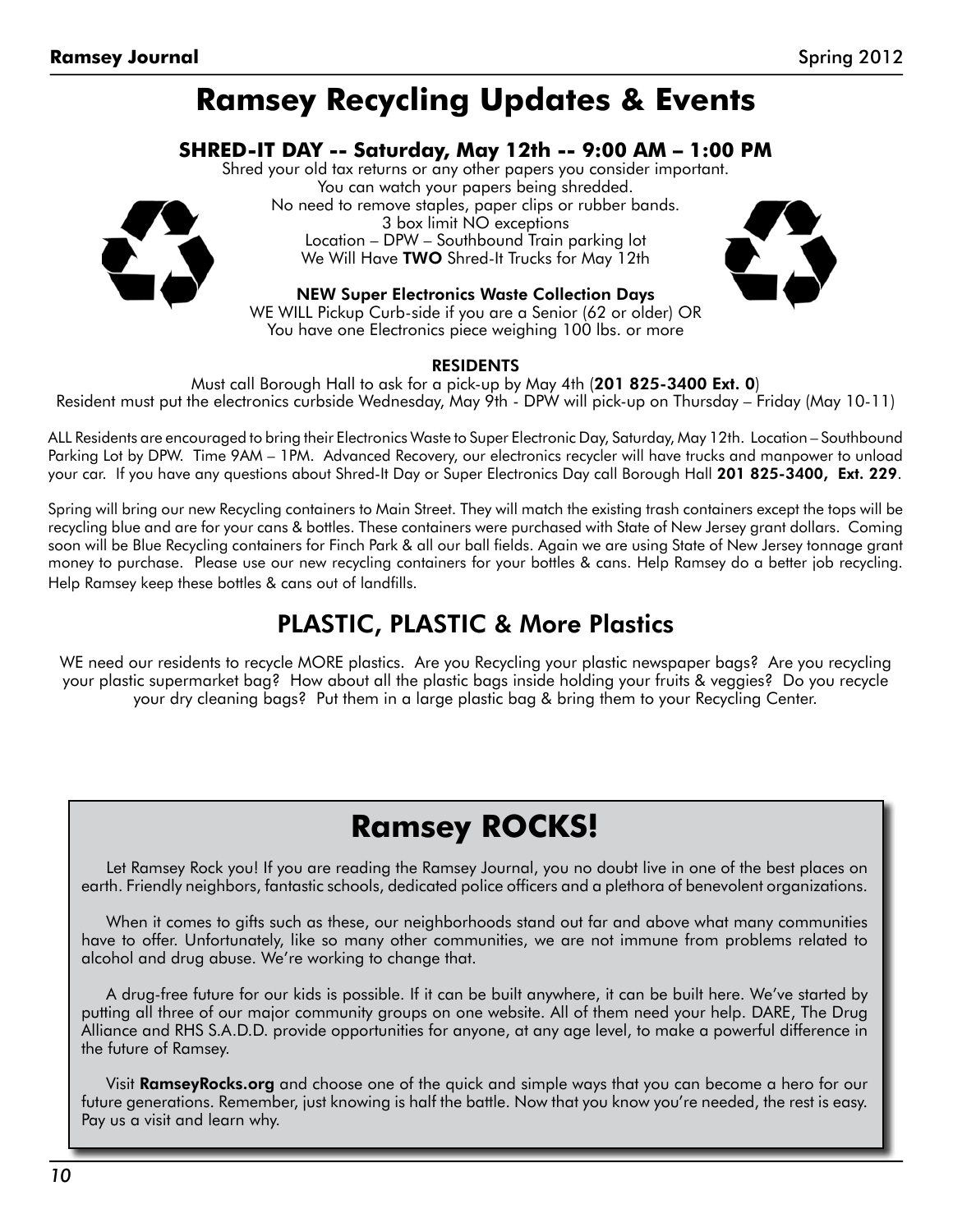## **Ramsey Senior Center**

The senior center, located in Finch Park, has many activities planned on a regular schedule. There are trips, luncheons and special events as well. If you are an older adult age 60+, you may join the senior center and take part in these activities. Simply fill out a registration card at the center or Borough Hall, and if you don't already receive the monthly calendar, ask someone in the Clerk's office to put you on the mailing list. The monthly calendar is available on line as well as on the Ramsey web page. Scroll down the left until you see the box that says "SENIORS". Click on that box to link to the senior's page. Click on "Current Monthly Calendar". The monthly calendar has sign up dates for classes, trips and luncheons and the activity schedule for the month.

#### MARK YOUR CALENDARS

- May 20: Thomas Edison Home and Laboratory Tour with lunch at The Manor in West Orange.
- June 13: **MEMPHIS on Broadway** Orchestra seats. Lunch at Lattanzi Restaurant. Sign up is Tuesday, April 24 at Borough Hall. Price is \$80 per person.
- June 23: **Senior Prom** at the High School. Details to be announced.
- July: Kykuit Tour Join us for a tour of the Rockefeller mansion, gardens and gallery in nearby Sleepy Hollow, NY. Trip will include lunch. Details to be announced.
- August: **Essex, CT Essex Steam Train and River Boat**. Trip includes Steam train ride, River Boat cruise past the Gillette mansion. Lunch in historic Essex, CT. Details to be announced.
- September 12: **Annual Senior Picnic** at the Pool. Food by Inserra Supermarkets (Shop Rite), musical entertainment, raffles and fun. \$5 per person. Sign up at Borough Hall.
- September 18-20: Leisure Club's "Surprise Trip"
- October 17: **Hunterdon Hills Playhouse** to see KIND SIR. Enjoy a delicious meal and dessert bar and hilarious play.
- December 4: Christmas Luncheon at the Ramsey Country Club at 12:00pm. Sign up and price to be announced in November.





*Fire fighters cooking at senior picnic. St. Pat's Party Don Hayek performing at senior picnic Louise Casey leading line dancing*





Regularly scheduled activities include those pertaining to health and fitness, artistic creativity, sociability, community service, recreation and entertainment, and games of skill and chance.

HEALTH & FITNESS: Walking every day, Exercise on Tuesdays and Thursdays, Arthritis Foundation Exercise on Mondays and Fridays, Tai Chi on Thursdays, Yoga on Tuesdays and Fridays, Line Dance on Mondays, and Healthy Bones on Tuesdays and Thursdays.

ARTISTIC CREATIVE: Knitting on Mondays (which is for community service), Art on Wednesdays, Woodcarving on Wednesdays.

RECREATIONAL / GAMES: Men's Bocce Mon, Weds, and Fri; Women's Bocce on Thursdays; Pool on Mondays; Fast Track Bingo on Mondays; Chess on Tuesdays; Scrabble on Wednesdays; Bridge on Wednesdays; Mahjongg on Wednesdays; Shuffleboard and Ping Pong on Mon, Weds, Fri; Wii on Mondays and Fridays.

ENTERTAINMENT: Movies are shown every Sunday. Food generously donated by Morano's.

#### SENIOR TRANSPORTATION

Do you need a ride to the senior center in Ramsey or the Northwest Bergen Regional Senior Center in Midland Park? Please let the Borough know. Call 201-825-3400 ext. 277 and leave a detailed message about where and when you want to go.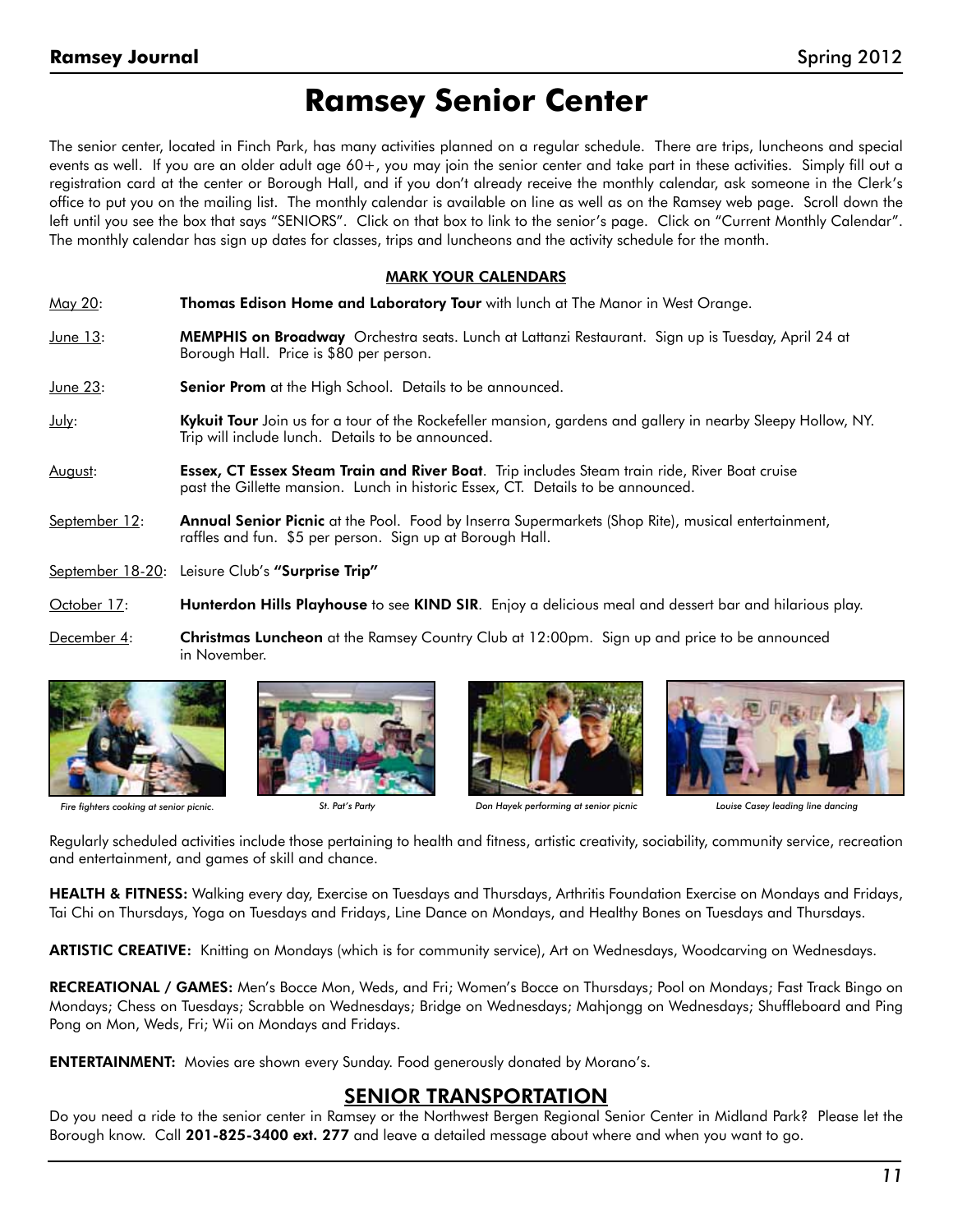# **A Message From Ramsey Police Department**

## **Traffic Safety**

Due to the high volume of traffic on Main Street, it is imperative that drivers' attention not be divided. Use of cell phones without approved hands free devices and texting while driving is dangerous and illegal. It is also illegal not to stop for pedestrians in the crosswalks. Pedestrians must do their part to insure their safety! Everyone needs to know jaywalking is illegal and unsafe! We all need to be crossing in designated crosswalks.



Pedestrians should always use crosswalks when available. They should obey traffic signals, especially "Walk / Don't Walk." Pedestrians should never assume a driver sees them or will stop for them. At night, wear reflective clothing and always use sidewalks.

Per NJSA 39:4-26 motorists shall stop for pedestrians in crosswalks. Drivers should obey speed limits and not park on or near crosswalks. Furthermore, a clean windshield will help a driver's visibility. A violation of New Jersey statute 39:4-36 for failing to stop for pedestrians in the crosswalk carries a fine and points on your driver's license.

## Ways to Keep Your House Safe

The Ramsey Police Department wants to make residents aware that there have been burglaries in the Bergen County area. Many of these burglaries occur in residential areas.

Make sure your house has lights on at dusk and early evening. Many of the houses that have been burglarized were dark.

Lights on timers is a very easy way of illuminating your house if no one will be home.

Don't make it easy for burglars: Hide your good jewelry and heirlooms. Burglars do not spend much time in the house that they are attacking. In some cases burglars remove a pillow case and dump the contents of jewelry boxes into the empty pillow cases without discerning the value. Separating and hiding your good jewelry, will drastically decrease the possibility of losing a piece of jewelry with sentimental and monetary value;

If you are going to be away from your home for a protracted period of time, please notify the Ramsey Police Department @ 201-327-2400 and we will place your home on the "Vacant House List." Also, make arrangements to stop newspaper deliveries and either stop mail, or have a neighbor pick it up daily;

Most importantly, if a resident sees any suspicious cars or people in their neighborhood, please contact the Ramsey Police Department immediately. Residents know the people in their neighborhood, if you see something that does not look right please call. Astute observations by residents have assisted in solving many crimes. We need your eyes and ears.

Also, the Ramsey Police Department offers crime prevention surveys of homes and businesses. Just call 201-327-2400 and ask for Sgt. Timothy Flanagan for an appointment.

#### Identity Theft

Go to www.ramseypd.com for information on identity theft



Please follow the Ramsey Police Department through social media:

Find us on Facebook: https://www.facebook.com/pages/Ramsey-Police/298643640188389

> \*Find us on Twitter: @Ramseypd

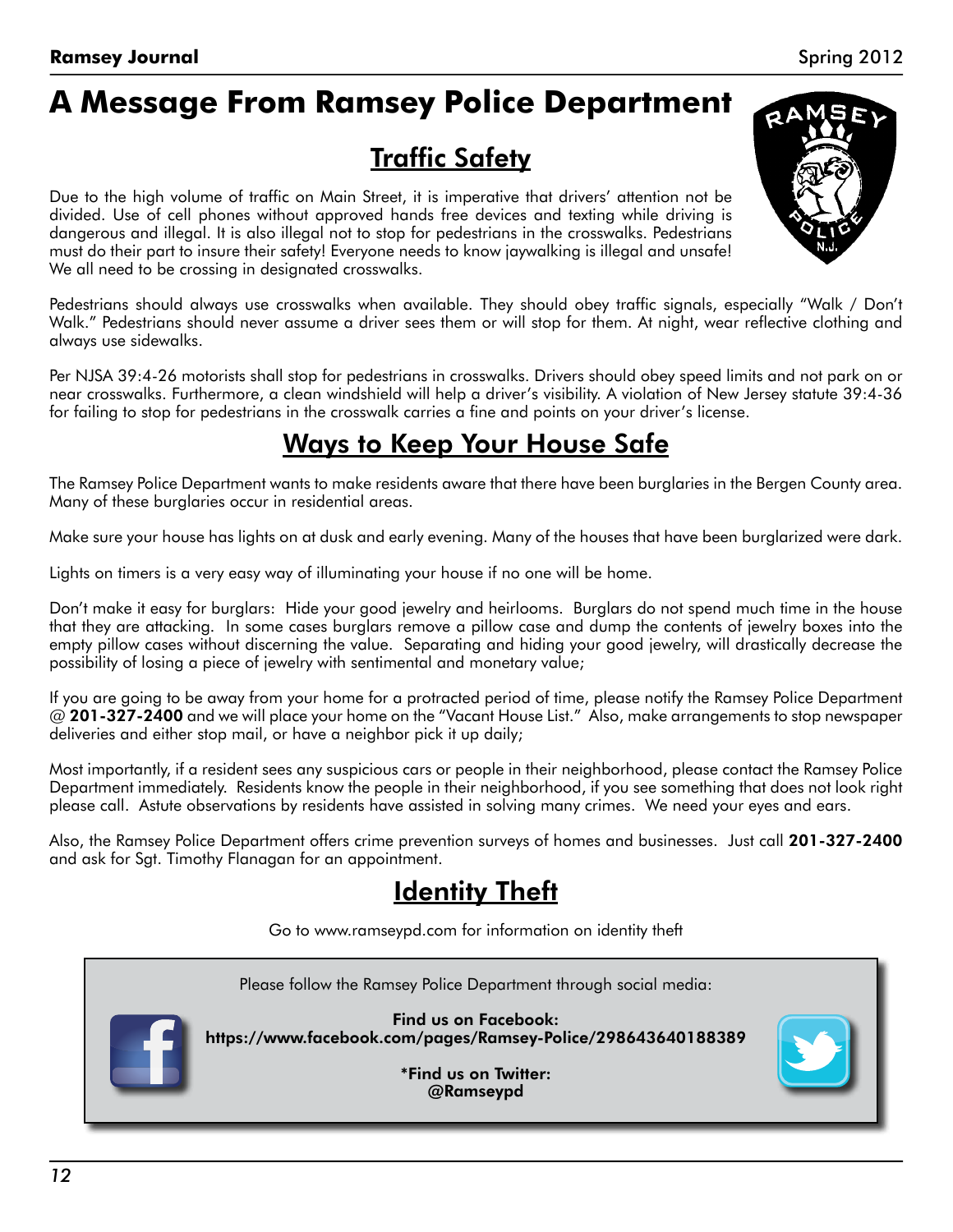#### **Ramsey Pool Fees Remain the Same for 2012; New League for the Swim Team**

The Ramsey Municipal Pool, built in 1964, is one of the great benefits of living in Ramsey. This four-acre Olympicsized swimming facility, located on East Oak Street between South Central and Wyckoff Avenues, is among the finest in the area. Its program is planned for your summer enjoyment. The facility offers a fifty-meter pool with diving well, a wading pool for the youngest members, volleyball, basketball, playground areas, picnic tables and grills, expansive lawns, a bathhouse with showers and changing rooms, and a professional food service. The entire management has gone through extensive training and all staff is certified in CPR/First Aid. A new diving board and water slide will be added to the pool for the upcoming season!

The pool will be open MEMORIAL DAY WEEKEND, MAY 26, 27, and 28, plus the weekends of JUNE 2-3, JUNE 9-10, and JUNE 16-17. The pool will open full-time the day after school ends. The Ramsey Pool is an alcohol-free environment. On the Fourth of July and Labor Day, there will be a DJ and other fun activities at the pool from 4 to 7 p.m. Pool hours are weekdays from 12 noon to 8 p.m. and Saturdays and Sundays from 10 a.m. to 8 p.m.

There are FOUR WAYS to join the pool: *FAMILY MEMBERSHIP (PLAN A)* Family membership includes husband and wife, or widow/widower, plus \$30 per child. In a family with a legal single head of household, the basic membership may consist of the one adult plus one child in place of a spouse, plus \$30 for each additional child. Children are assumed to be unmarried, over 1 year old, and living at home as a legal dependent. Children under 10 must be accompanied by someone at least 12 years old. Children's badges are marked with a different color sticker to identify them. Pre-season registration will save \$35 on this membership. This unlimited use plan will be \$250 prior to April 20 and \$285 thereafter, plus \$30 per child. More than four children are



free. *SENIOR CITIZENS (PLAN B)* This special plan is designed to encourage Ramsey's Senior Citizens (age 62 and over) to utilize the benefits of the pool at a rate of \$35 until April 20, \$40 after that date. *INDIVIDUAL MEMBERSHIP (PLAN C)* Plan C is for the individual (one person only) who will use the pool frequently. Rates are \$150 prior to April 20 and \$175 thereafter. This is the recommended plan for the children's Nanny or family Au Pair. *TEN-PASS PLAN (PLAN D)* Plan D affords members a total of ten visits to the Ramsey pool and is \$120 at all times. This plan is renewable throughout the season. *All memberships must be paid in full at the time of registration. Proof of residency will be required*  with all cash payments. Each pool member (adults and children) will be required to have a photobadge as proof of *membership at a cost of \$2 per badge. Photos can be taken whenever the pool is open.* Guest fees for adults are \$10. Guest fees for children (under 18) and senior citizens (62 and over) are \$5. A member must be present and accompany the guest at all times. The pool's chair storage room will again be available during the 2012 pool season.

The Ramsey pool will again be accepting a limited number of sponsored out-of-town memberships for the 2012 season. Out-of-town members (except for non-resident borough employees) must be sponsored by a <u>resident member</u> of the Ramsey pool.

There will be three two-week sessions of swim instruction offered at the Ramsey pool. Enrollment is limited so that more individual attention is possible. Children must be members of the pool to take swim lessons. Full payment for swim instruction must accompany the application. The charge is \$50 for each session which consists of ten classes. Classes are filled on a first come, first served basis. There are no refunds on swim instruction. Class assignments will be posted at the pool prior to start of the first swim session.

The Ramsey Municipal Pool Swim Team, for Ramsey pool members only, competes with other local municipal pools in the Super Six Swim League, a new swim league for the Ramsey swim team. There will be no home meets this season. An excellent staff, including a certified swim instructor/coach, provides instruction and training on swimming techniques. The swim team realizes a competitive spirit as well as providing great fun for all who participate. A charge of \$70 will be required for swim team membership.

Please check the borough website for detailed information on swim lesson course descriptions and times and swim team membership and for all 2012 forms. For further information, please visit www.ramseynj.com (Municipal Pool tab on the left) or contact Gary Bach, Pool Manager, at **ramseymunicipalpool@gmail.com** or Karen Dey, Pool Secretary, at 201-825-2518 or gkdey@ramseynj.com.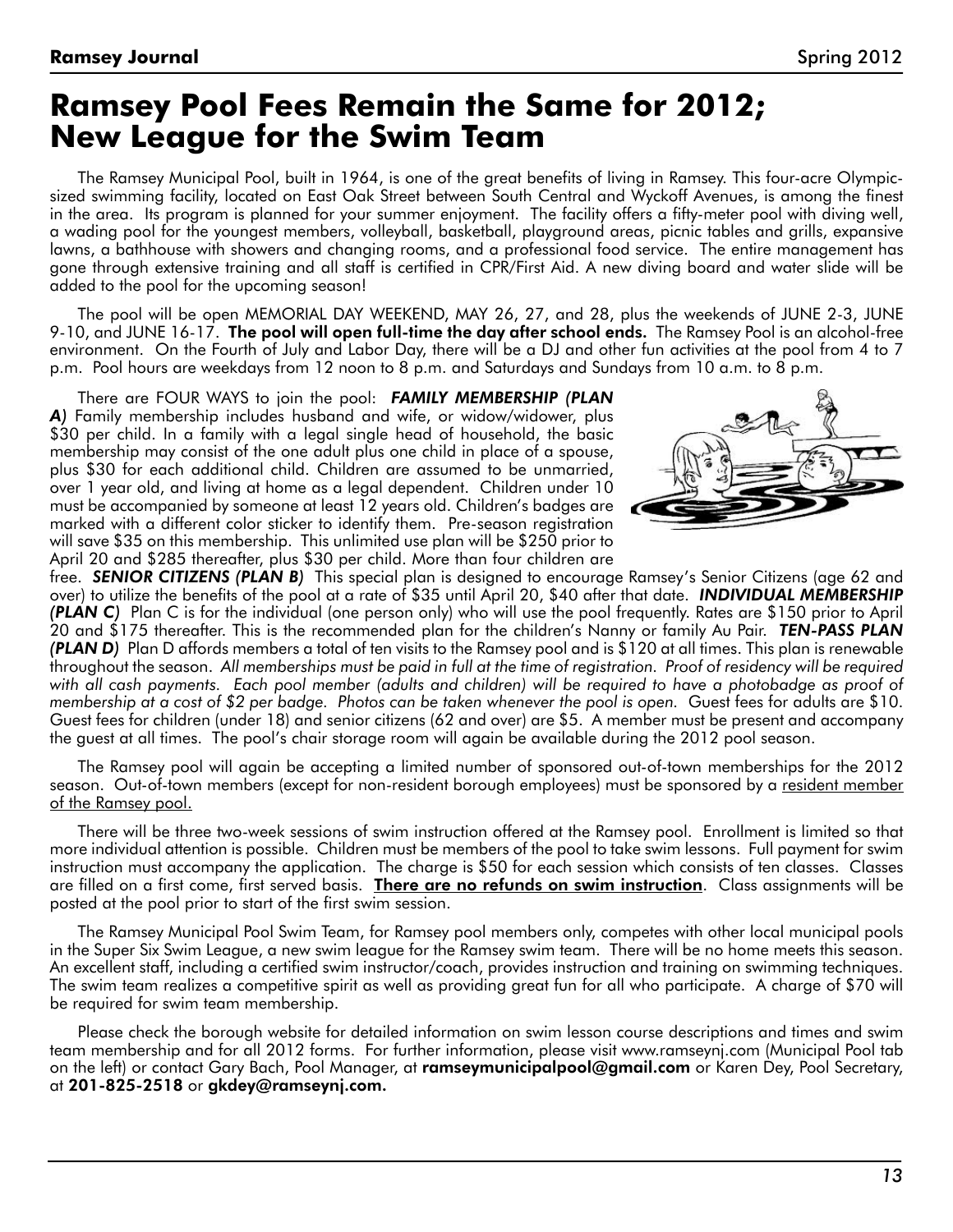# **Boy Scout Troop 31 Turns 100**



Ramsey, New Jersey

Boy Scouts of America Troop 31 has been proudly serving the youth of Ramsey since 1912. On Saturday, June 23rd Troop 31 will be hosting a day of scouting at Finch Park which will be free and open to the public. Celebrate the centennial and enjoy food and family fun while experiencing what the spirit of scouting is all about.

The number 100 has been a significant and reoccurring theme, especially during the past few years. Beginning in 2010 Boy Scouts of America celebrated its 100 year anniversary. In 2011 Troop 31 celebrated the advancement of its 100th Eagle Scout and we have been maintaining a scout membership level of 100 strong!

It was Charles Pollard, a naturalist, who brought the Boy Scouting idea to Ramsey. In March of 1912, he and a "Group of Citizens" organized what was then known as Troop 1 and a charter was granted, with Rev. A.S. Van Orden, pastor of the Ramsey First Presbyterian Church, as the first Scoutmaster. Around 1918 the Troop designation was changed from number 1 to number 31.

Outdoor traditions in boy scouting from those early years have been carried forward through today. The Troop continues to actively hike, camp, swim and canoe. Treks throughout the years have taken our boys on adventures near and far. Examples include travels to Philmont, Assateague, Bluestone State Park, Mt. Washington, Floodwood, various 50 – 100 mile canoe trips, Camp-o-rees at West Point, the Scout Retreat at Liberty State Park, Battleship Massachusetts, historical hikes in New York, Boston and Valley Forge.

Troop 31 has never lost sight of one of the most essential tenets of scouting - service. In addition to the multitude of Eagle Scout projects that vastly improved the region in general, scouts have volunteered at soup kitchens, homeless shelters and participate in the annual Scouting for Food food drive. Additionally, every year scouts and adults participate in "Beaver Day" at Camp Glen Gray. On Beaver Day volunteers help to clean up the streams, paint cabins, work on the waterfront, and tend to other needed jobs around the camp. The Troop has sponsored (maintained) Price Cabin since October of 2004.

Our large number of Eagle Scouts is a testament to all the Troop's leaders for continuing to work hard to help our scouts stay focused at a time when there are many distractions and outside influences, and giving them the support they need to persevere to reach their goals.



Canoeing in Acadia National Park

May the traditions continue as Boy Scouts of America and Troop 31 embark on another 100 years of developing strong character and leadership through Scouting.

## **Ramsey Historical Association**

The Ramsey Historical Association will be participating in the second annual Northwest Bergen County History Day on Sunday May 20th 2012. Ramsey's oldest home, the Old Stone House Museum will be open along with 7 other nearby historical home/museums including the Schoolhouse Museum, John Fell House, The Hermitage, Hopper-Goetschius House, Mahwah Museum, Zabriskie House, and Van Allen House. Hours will be 10:00 - 4:00 pm and this year in honor of the Sesquicentennial of the Civil War, each site will feature special exhibits about the Civil War era.

Tickets are \$10 and include admission to all 8 sites. Children 12 and under are free. Tickets will be available in advance at the Schoolhouse Museum in Ridgewood or at Abma's Farm Market in Wyckoff. For more information call 201-652-7354 or email at info@ridgewoodhistoricalsociety.org.



*Ramsey Historian Tom Dater at the Train Station with Cub Scouts*



*St. Nicks Day at the Old Stone House, Kim Hendrickson wielding an old fashioned waffle iron demonstrates cooking on an open hearth, assisted by Gary Corraras*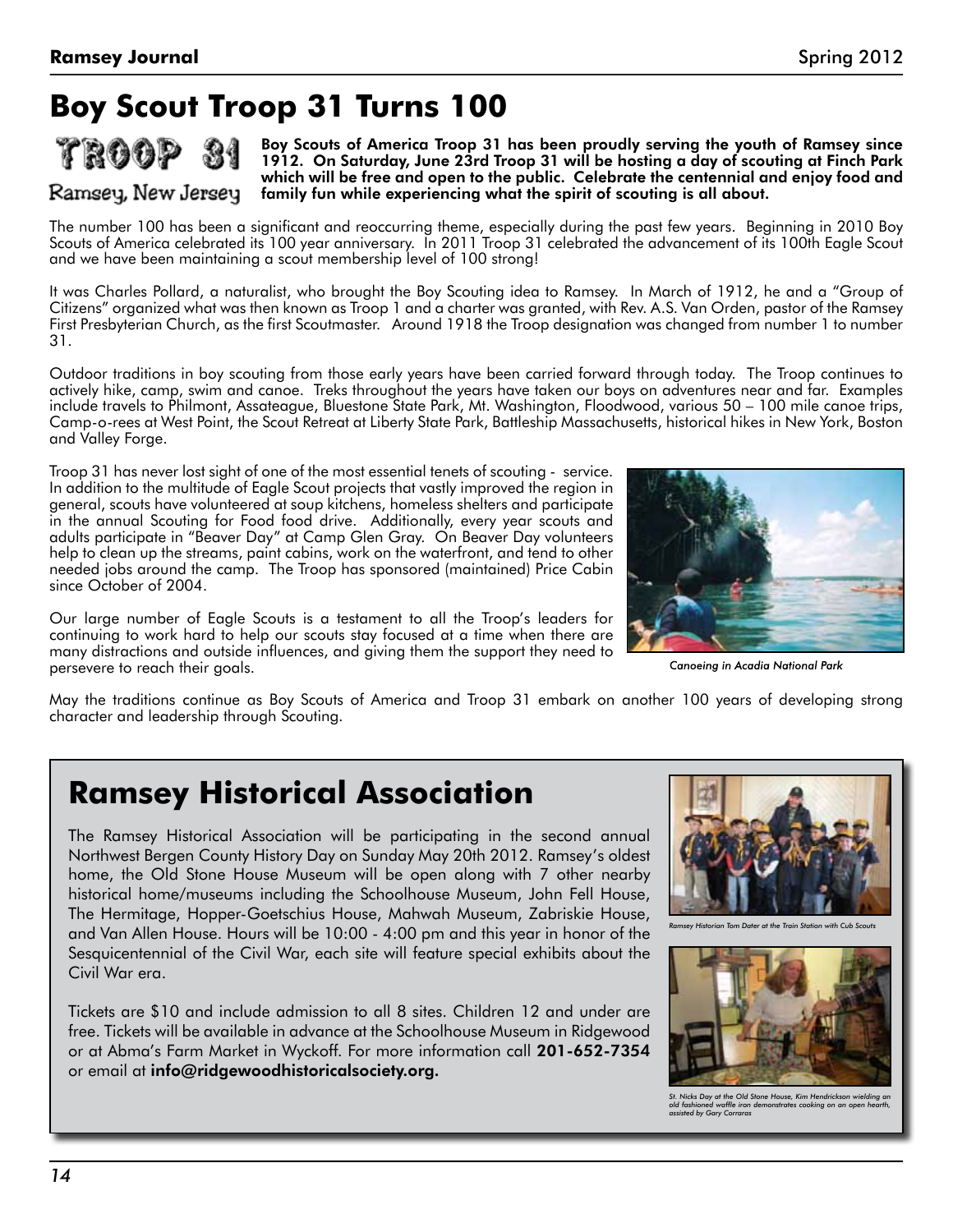# **Spring Has Sprung . . . Be Fire Safe!!!**

*by Gregory Hewitt - Deputy Chief, Ramsey Fire Department*

Well, the Borough of Ramsey has made it through yet another winter season and the Fire Department is happy to report that due to the extremely mild winter, chimney and furnace fires were not as common place this year as last when we suffered one of the worst winters in North Jersey history. However, as spring and summer quickly approaches, new fire hazards are all around us. Here are some of the more common things that we see each year that residents should avoid.

**Chimineas & Fire Pits:** As we get into the summer season, residents take to there backyards for BBQ's, swimming pools and gathering with friends. Nothing is more inviting than a cozy fire on a summer night in your brand new fire pit or chimimea. Unfortunately, many times these are placed too close to homes and in some cases we have seen them placed on the wood deck. Please keep the fire pit and chimineas safely away from your home and out in the yard. Children and adolescents should never be able use them without constant adult supervision and they should never be overloaded with combustibles. If it looks like the fire is too big, it probably is. And perhaps most important…DO NOT LEAVE IT UNATTENDED. We have responded over the last few years to several fires, where the home was destroyed by a fire pit left unattended as the family went to bed. Please do not become a statistic and remember to completely extinguish the flames before you go to bed or leave the residence.



And remember, open burning of brush and any debris is not permitted in the Borough of Ramsey.

BBQ's: Please remember that before you start the BBQ season, move the BBQ away from the side of the house and out from under the eaves. Many gas grills also have a grease collector underneath that should be checked and emptied as this is a source of fuel and a hazard. Check all hoses to make sure rodents have not eaten them and caused a propane leak, and thoroughly check and clean the venturi burners, as this is a favorite place for bugs to accumulate and cause your burners to flare up and malfunction. If your gas grill should ignite and you are unable to shut it off, close the lid and Call 911 immediately. All homes should have an operating fire extinguisher nearby while BBQ'ing and using the fire pit as a precaution.



Storage of Pool Chemicals and Petroleum Products: During the summer months we often find ourselves maintaining the yard as well as the swimming pool. Please make sure all fuels and oils are stored away from open flame and only in approved containers. These should never be stored in basements or in lower levels of the home as fumes can accumulate and cause an explosion and fire hazard. The same goes for pool chemical, which should always be stored in a cool dry place and again, never inside the home. Pool chemicals such as chlorine and lithium produce a very toxic gas when they get wet and oxidize, so beware of keeping these chemicals in damp places. Additionally, keep petroleum products and pool chemicals away from each other. The two when mixed can combust or cause a toxic gas that can be harmful.

The summer is a wonderful time for the borough's residents to enjoy the outdoors and safeguarding your home with these few things can make all the difference in the world and protect the lives of your family as well as preventing a catastrophe with your home. As we recently changed the clocks, it is also time to change your smoke detector batteries as well as check your CO detectors. Did you know that a CO detector has an expiration date and must be replaced every 5 to 7 years? Check yours today!!

The Ramsey Fire Department is here for all residents to assist with any of these matters, so please reach out to us if you have any questions or concerns.

Over the coming months the Fire Department will also be holding several events open to the public.

April 7, 2012

Breakfast with the Easter Bunny at Fire HQ - 9am to 1pm

#### May 28, 2012

Refreshments at Fire HQ after the Memorial Day Services

#### July 14, 2012

#### Annual RFD Golf Invitational

We hope you have a safe and wonderful summer and encourage all residents to visit us on Monday evenings at Fire Headquarters while we drill and train. Interested in becoming a member, applications to join our ranks are also available from any member on Monday evenings.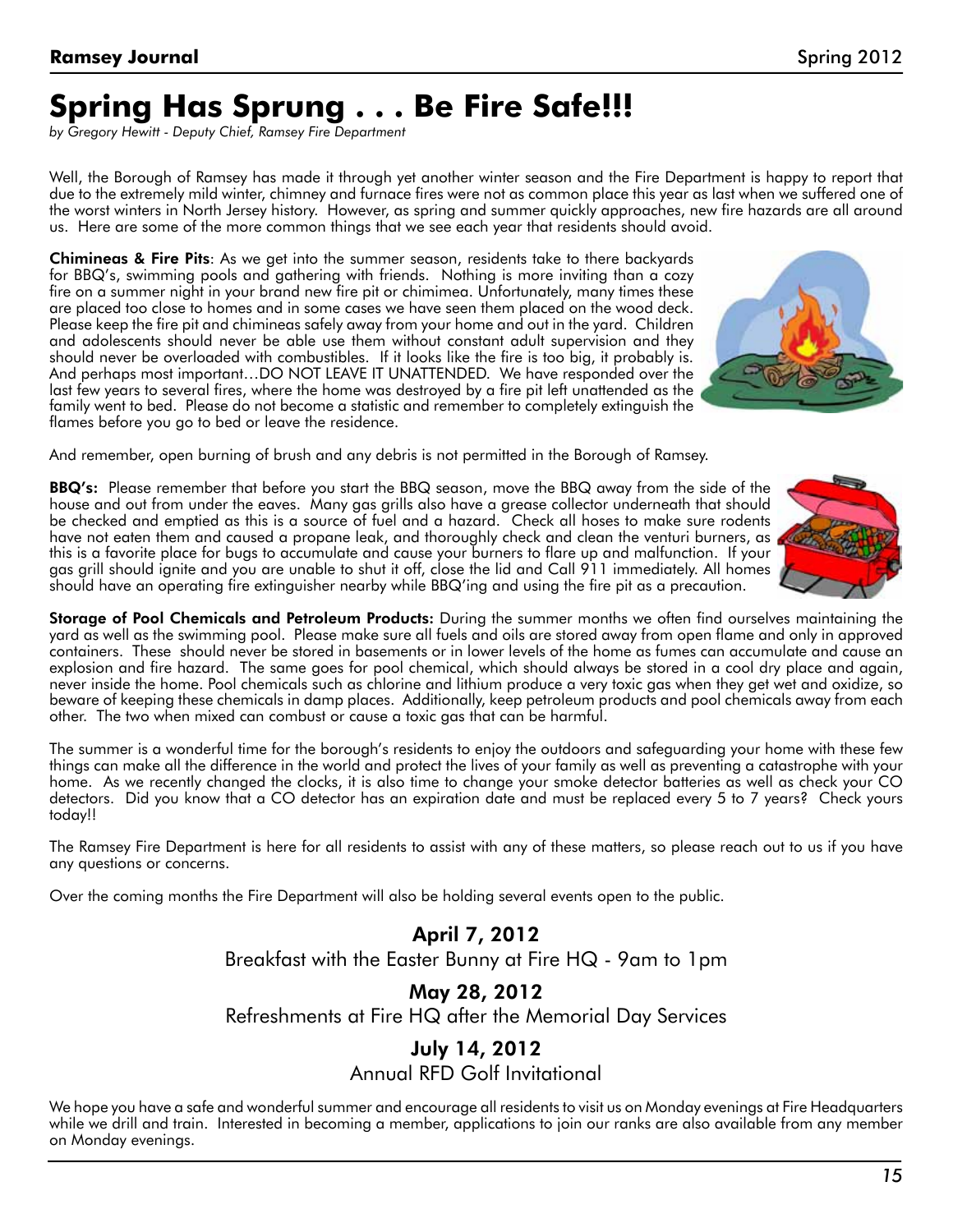# **The Greater Ramsey UNICO – Spring Update**

In the fall of 2011, the Greater Ramsey UNICO chapter hosted its 3rd annual "Charity di Vino" wine tasting event at the Sheraton Crossroads in Mahwah. Only our third year running this event, Charity di Vino has become the largest wine tasting in Northern New Jersey. Each year Charity di Vino is more successful than the year before which has allowed our chapter to give back to even more beneficiaries within our community. We are happy to announce that last year's event raised over twenty-four thousand dollars in profit and directly impacted the following organizations:



**Greater Ramsey UNICO** 

Hearts & Crafts Counseling, Meaningful Movements of Midland Park, Meals on Wheels of Bergen County, The Center for Food Action of Northern New Jersey, The Ramsey DARE program, Pack 306 Cub Scouts, The Bergen Philharmonic, After School Programs, Scholarships and others to name a few.

In the spring of 2012, The Greater Ramsey UNICO hosted its first ever Casino Night, "That's Amore". The proceeds will directly benefit the Ramsey Emergency Services: Fire Department, Ambulance Corp and Ramsey Rescue as well as other local organizations.

Also, the Greater Ramsey UNICO Chapter is pleased to present their first ever "Citizen of the Year Award". Mayor Christopher Botta was the first recipient of this award. Mayor Botta received the award for demonstrating continual service to his community and surrounding communities with the core values of his Italian American heritage which are consistent with the core values and goals of Greater Ramsey UNICO.

This fall we will host our **fourth annual "Charity di Vino".** The date and venue are TBD. We will continue to serve over 150 delicious wines from around the globe , sake and beer tasting, pasta, Brooklyn cannolis , Starbucks coffee, Carlos Bakery cake (Cake Boss), an Iron Chef Competition with local chefs, live music and over fifteen thousand dollars worth of prizes. New for this year, we will offer private wine workshops hosted by skilled experts with a focus on tasting different varietals and understanding the components of wine tasting (see, swirl, smell, sip and savor). Most importantly, all of the proceeds will continue to help our great community and people in need. As always, 100% of the proceeds will be donated back to our community.

The Greater Ramsey Chapter is always looking to expand its membership and welcome new members to the Chapter.

For more information call: Louis La Vigna, President, 201-444-3250 • Joe Tredici, Membership Director, 201-785-4063

# **Ramsey DARE Idol: Season VIII**

The heart-pounding, ear-pleasing, eye-popping, tear-jerking national sensation is back. It started here in little 'ole Ramsey, NJ and has been sought after by the entertainment meccas of Atlantic City and Nashville, Tennessee.

The homegrown Ramsey DARE Idol: Season VIII is currently in production. On May 19, 2012, you'll get your chance to see it in person. Right now, over 150 kids and 60 volunteers are pouring their heart and soul into this inspirational event.



As thousands have now found, you don't need to be a Ramsey DARE family to be blown away by the DARE Idol experience. Fewer than 1,000 seats are available for this life-changing show and all will sell out in as little as two weeks. This is one current event that you don't want to be left reading about in the paper. Experience it for yourself.

There are two ways to get tickets. You can wait until we announce our ticket sales and hope that you get there first, or you can like our facebook page at facebook.com/ramseydarerocks. Over the next few weeks, we will be giving away up to 10 tickets and one V.I.P. package: complete with preferred parking and reserved seats. Don't wait. Like our page now and win tickets to the hottest show in town!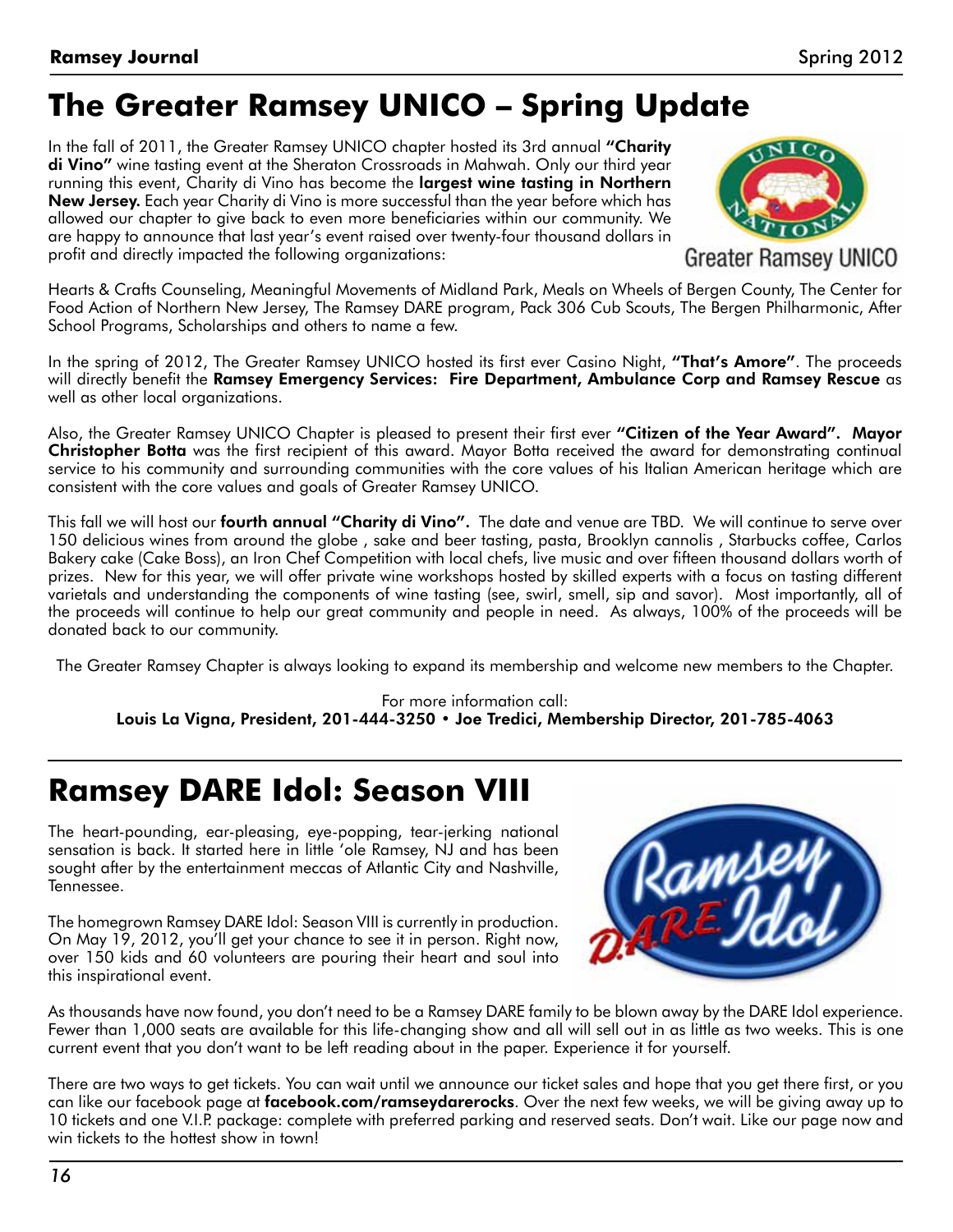## **Breaking News! The Ramsey Chamber Commerce is Now Forming All Ramsey Merchants are Welcome!**

Do you want to have a voice in town and create more business for your company? Help us start a chamber of commerce! Let us make a difference and create a local chamber in our very own Borough of Ramsey. The first meeting will be held on May 14th with location and time to be announced. For more information please contact either January at 201-327-8018 / jbourke@oritani.com or Rob at 201-818-7171 / rob@wirelessworldoframsey.com.

## **Emergency Management FEMA's Community Rating System (CRS)**

The Federal Emergency Management Administration's (FEMA), National Flood Insurance Program's (NFIP) Community Rating System (CRS) is a Federal program to help reduce the cost of flood insurance for homes and businesses which are located in a designated flood zone.

FEMA defines the program as; "A voluntary incentive program that recognizes and encourages community floodplain management activities that exceed the minimum NFIP requirements."

As a result, flood insurance premium rates are discounted to reflect the reduced flood risk resulting from the community actions meeting the three goals of the CRS:

- 1. Reduce flood losses;
- 2. Facilitate accurate insurance rating; and
- 3. Promote the awareness of flood insurance.

For CRS participating communities, flood insurance premium rates are discounted in increments of 5%; For example, a Class 1 community would receive a 45% premium discount, while a Class 9 community would receive a 5% discount (a Class 10 is not participating in the CRS and receives no discount). The CRS classes for local communities are based on 18 creditable activities, organized under four categories:

- 1. Public Information,
- 2. Mapping and Regulations,
- 3. Flood Damage Reduction, and
- 4. Flood Preparedness.

Presently the only Bergen County towns who participate in, and receive the benefit of this program are the 10 Bergen communities within the New Jersey Meadowlands District and the Village of Ridgewood.

Over the next few months the Ramsey Office of Emergency Management (OEM) will be conducting a cost benefit analysis to determine the program's effectiveness in the borough. OEM will be working closely with the Borough Administrator, Engineer, Planner, Construction Code Official, and the Mayor and Council to plot our future course. Stay tuned.

> For more information on the CRS program go to: http://www.fema.gov/pdf/nfip/manual200605/19crs.pdf

*Ralph Venturini, Coordinator Ramsey Office of Emergency Management* 

# **Ramsey Baseball Parade**



The Ramsey Baseball and Softball Association opening day parade is scheduled for Saturday April 21st at 9:00. The teams will meet prior to 9:00 in the commuter parking lot on Mechanic Street. The parade will come up Mechanic Street to Main Street and then down Church Street to Finch Park.



Parade will conclude at Finch Park on Field #2 with the RBSA opening ceremonies.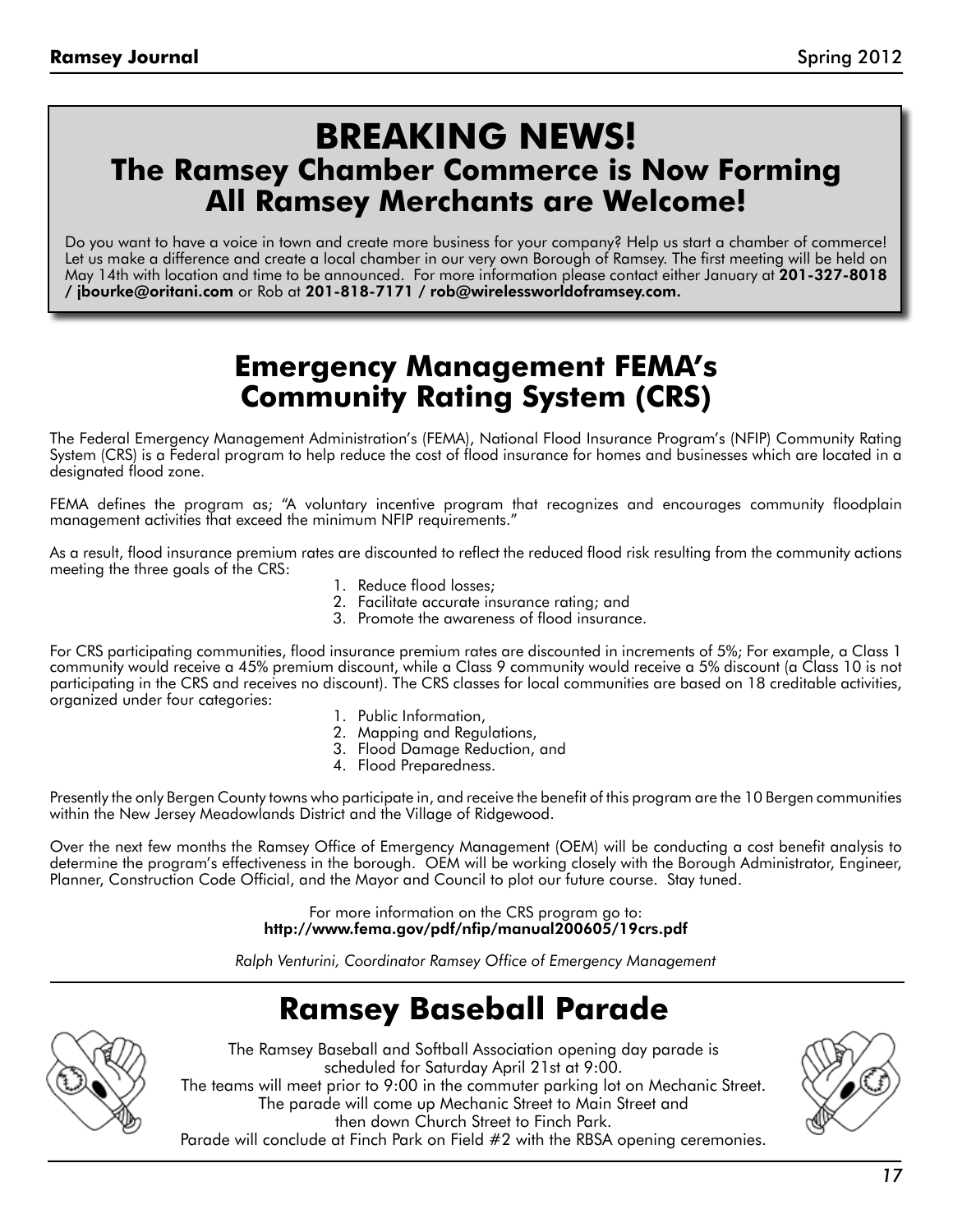# **Senior Tax Help Information**

#### **AARP Tax Aide Sites - Bergen County 2011 Taxes**

#### **FREE TAX PREPARATION**

| Midland Park<br>Midland Park Senior Center<br>46 Center St<br>201-445-5690<br>Tues<br>Wed | <b>Time</b><br>$9:30-3:30$<br>9:30-3:30 |
|-------------------------------------------------------------------------------------------|-----------------------------------------|
|                                                                                           | $9:30-3:30$<br>9:30-3:30                |

## **Ramsey Senior Transportation Looks Into Expanding Service**

The Borough of Ramsey is exploring the expansion of bus service for Ramsey senior citizens. We need your help and input. Please call the borough transportation number at 201-825-3400 ext 277 and let them know when and where you would like to go. For example, do you need a ride to the Ramsey Senior Center or to the Northwest Bergen Regional Senior Center in Midland Park? Help us help you by providing detailed information about your transportation needs.

Presently, Ramsey Senior Transportation Committee provides door-to-door bus transportation for mobile Senior Citizens who are Ramsey Residents. The van operates Monday to Friday from 9:00am to 12:00noon. The bus service is ideal for trips to the store, visits to doctors, dentists, physical therapy or other errands in the Ramsey area. The bus will pick you up at your residence, take you to your destination and return to your home in a convenient, clean and safe vehicle. Interstate Shopping Center is a regular destination. A trip to Paramus Park trip is scheduled on the first Tuesday of the month.

The charge is a reasonable \$3.00. Reservations can be made by calling the Borough Hall at **201-825-3400 ext. 277**. Reservations should be made one day in advance.



# **Annual Senior Gala**

The annual Gala for the Ramsey seniors will be held on Saturday, June 23rd at the Ramsey High School. There's lots of fun, lots of food, good company, live music and dancing and the opportunity to enjoy the beautiful decorations of the Graduating Class' Senior Gala held the night before.

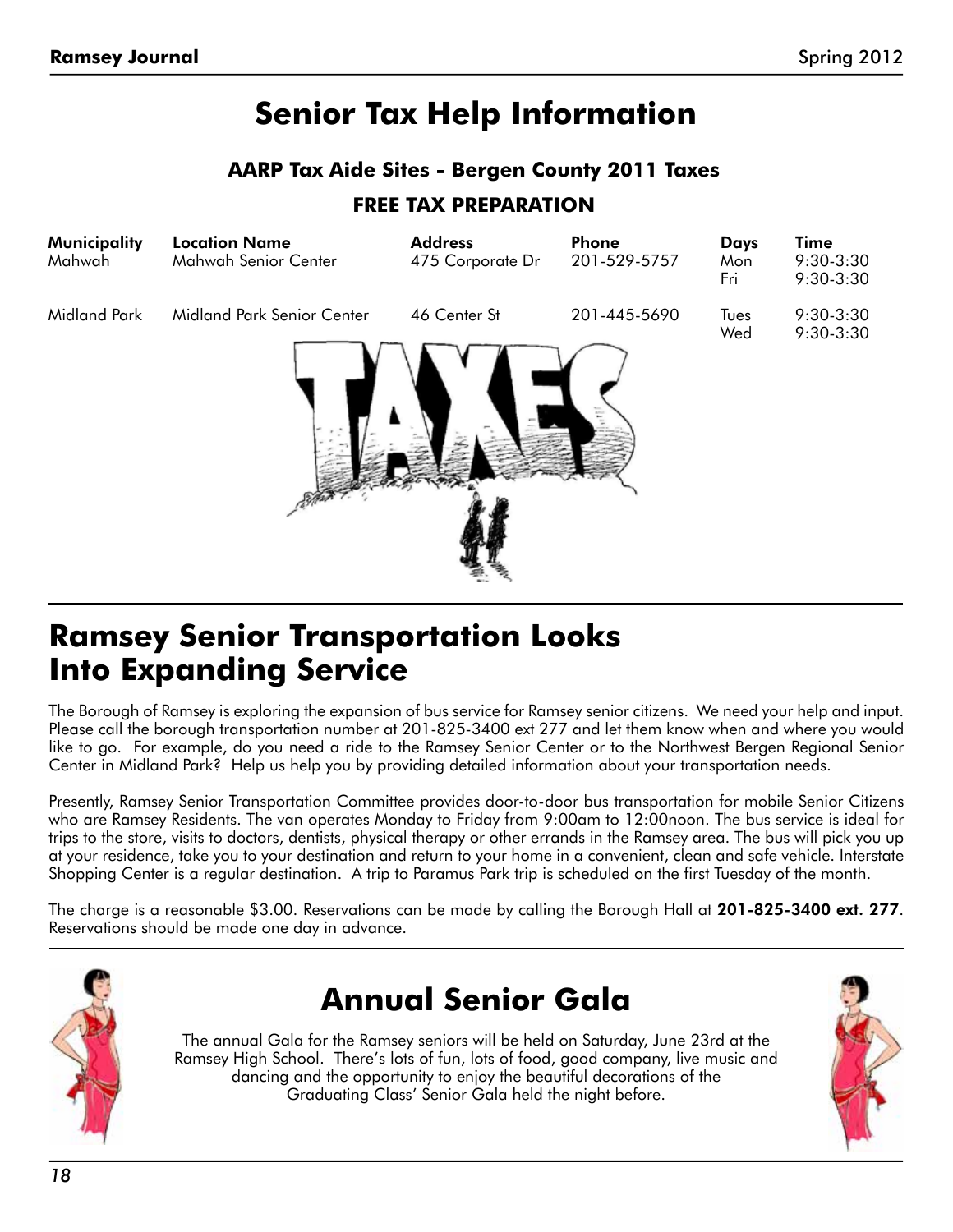#### **Ramsey Recreation Calendar**

Saturday, April 14 Adult Soccer Begins

Sunday, April 15 Men's & Women's Softball Begins

> Monday, June 25 Summer Camp Begins

Monday, June 25 Trip to Yankees vs. Cleveland Indians

> Monday, July 30 Golf Clinic Begins

Saturday, September 15 Ramsey Run





## **Ramsey Voting Districts**

Due to redistricting in Bergen County, Ramsey now has eight (8) voting districts in order to comply with State Statutes. Those who were affected should have received a letter from the County alerting you of your new voting district. If you are not sure of your polling location, please call borough hall at 201-825-3400 X 221 or email your borough clerk at mbendian@ramseynj.com to find out where you should report to vote. Simply provide your name and address in the email.

This information will also be printed on your sample ballots.

|            | Districts 1&6 Tisdale School                 |            | Districts 3&8 Dater School |
|------------|----------------------------------------------|------------|----------------------------|
| District 2 | <b>Smith School</b>                          | District 5 | Hubbard School             |
|            | Districts 4&7 High School (Murray Gymnasium) |            |                            |

## **Ramsey Public Education Foundation's Awesome 80's Party!**

#### A "Totally Awesome" 80's Party!

The Ramsey Public Education Foundation presents its "Awesome 80's" Party! Break out those leg warmers, neon shirts and Member's Only jackets and join us May 11, at 7:30pm, at the Ramsey Golf and Country Club for hors d'oeuvres and open bar, and live music by Mary's Basement! All of the proceeds from this great event go back to support our children's education. Our mission is to donate money for technology and enrichment programs at all five Ramsey schools. Reservations are \$70 per person, \$65 per person if you make your reservation by 4/15/12. For more information or to make a reservation, please see our website at www.RamseyPEF.org or email us at RamseyPEF@gmail.com.



# **Memorial Day Ceremonies - May 28, 2012**

Ramsey's 2012 Memorial Day Events will begin at 9:00 a.m. with a ceremony at Union Cemetery on Darlington Avenue. The Parade will begin at 11:00 a.m. The staging area for participants will be at the Lutheran Church of the Redeemer at Wyckoff and Woodland Avenues. The Parade will run down Main Street, to end at Veteran's Park where there will be a ceremony honoring our deceased war Veterans. We encourage you all to attend the ceremonies and parade. For Seniors, round trip transportation in the Senior Bus will be available by appointment. Please call Borough Hall (201) 825-3400 ext. 277 to reserve your seat.



# **2012 Independence Day Festivities**

Mark your calendars for Ramsey's 2012 Independence Day Festivities on Saturday, July 7 (rain date Sunday, July 8) at Finch Park. Daytime events will feature a family picnic and softball tournament to benefit the Ramsey VFW. Evening events will include live musical performances by the Ramsey Wind Symphony, the Ramsey DARE Idols, and more, culminating in a spectacular fireworks display! Details to be posted on the Borough of Ramsey website at www.ramseynj.com.